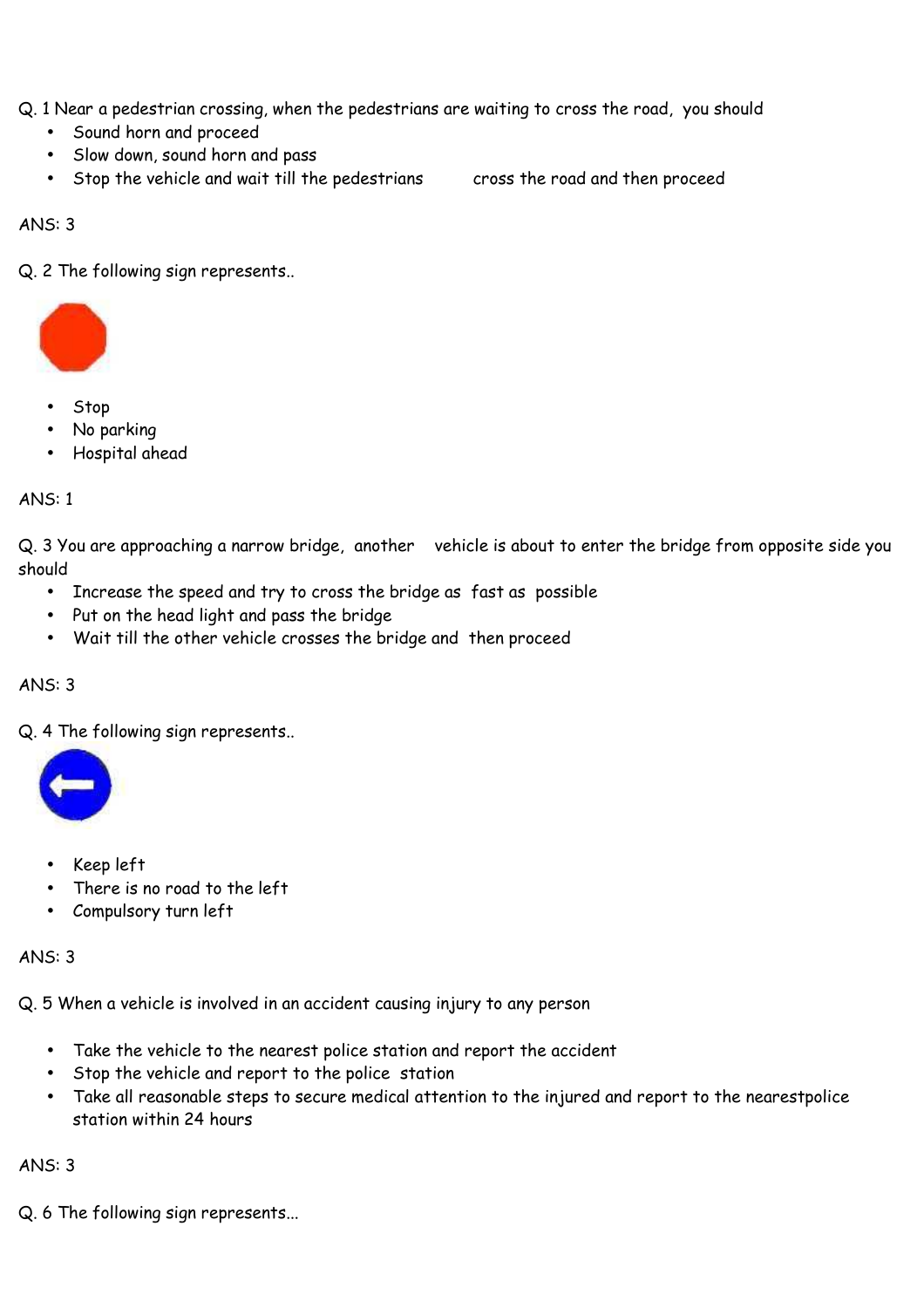

- Give way
- Hospital ahead
- Traffic island ahead

Q. 7 On a road designated as one way

- Parking is prohibited
- Overtaking is prohibited
- Should not drive in reverse gear

# ANS: 3

Q. 8 The following sign represents..



- No entry
- One way
- Speed limit ends

# ANS: 2

Q. 9 You can overtake a vehicle in front

- Through the right side of that vehicle
- Through the left side
- Through the left side, if the road is wide

# ANS: 1

Q. 10 The following sign represents..



• Right turn prohibited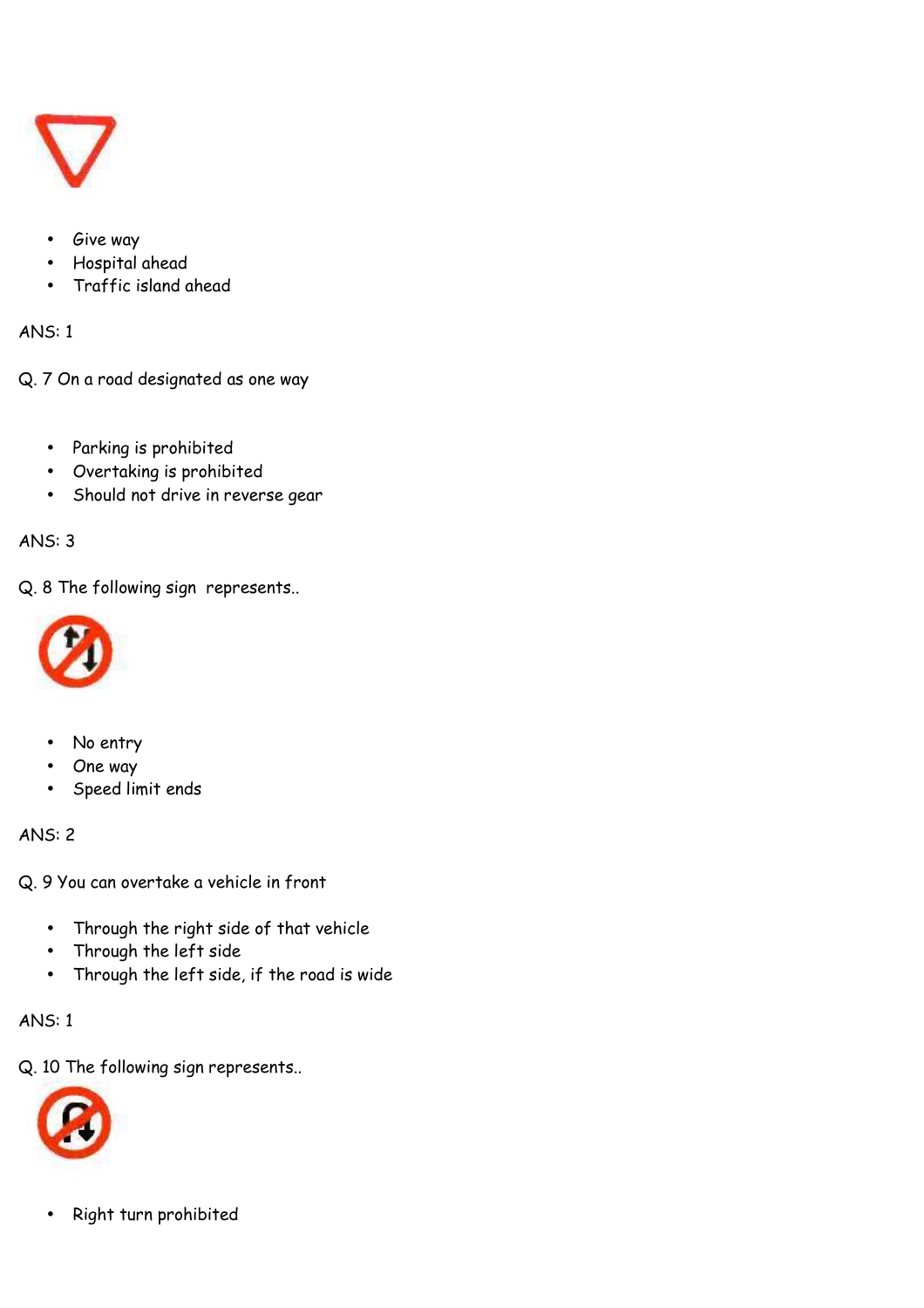- Sharp curve to the right
- U-turn prohibited

Q. 11 When a vehicle approaches an unguarded railway level crossing, before crossing it, the driver shall

- Stop the vehicle on the left side of the road, get down from the vehicle, go to the railway track,and ensure that no train or trolley is coming from either side
- Sound horn and cross the track as fast as possible
- Wait till the train passes

ANS: 1

Q. 12 The following sign represents..



- Pedestrian crossing
- Pedestrians may enter
- Pedestrians prohibited

### ANS: 1

Q. 13 How can you distinguish a transport vehicle.

- By looking at the tyre size.
- By colour of the vehicle.
- By looking at the number plate of the vehicle.

ANS: 3

Q. 14 The following sign represents..



- Keep right side
- Parking on the right allowed
- Compulsory turn to right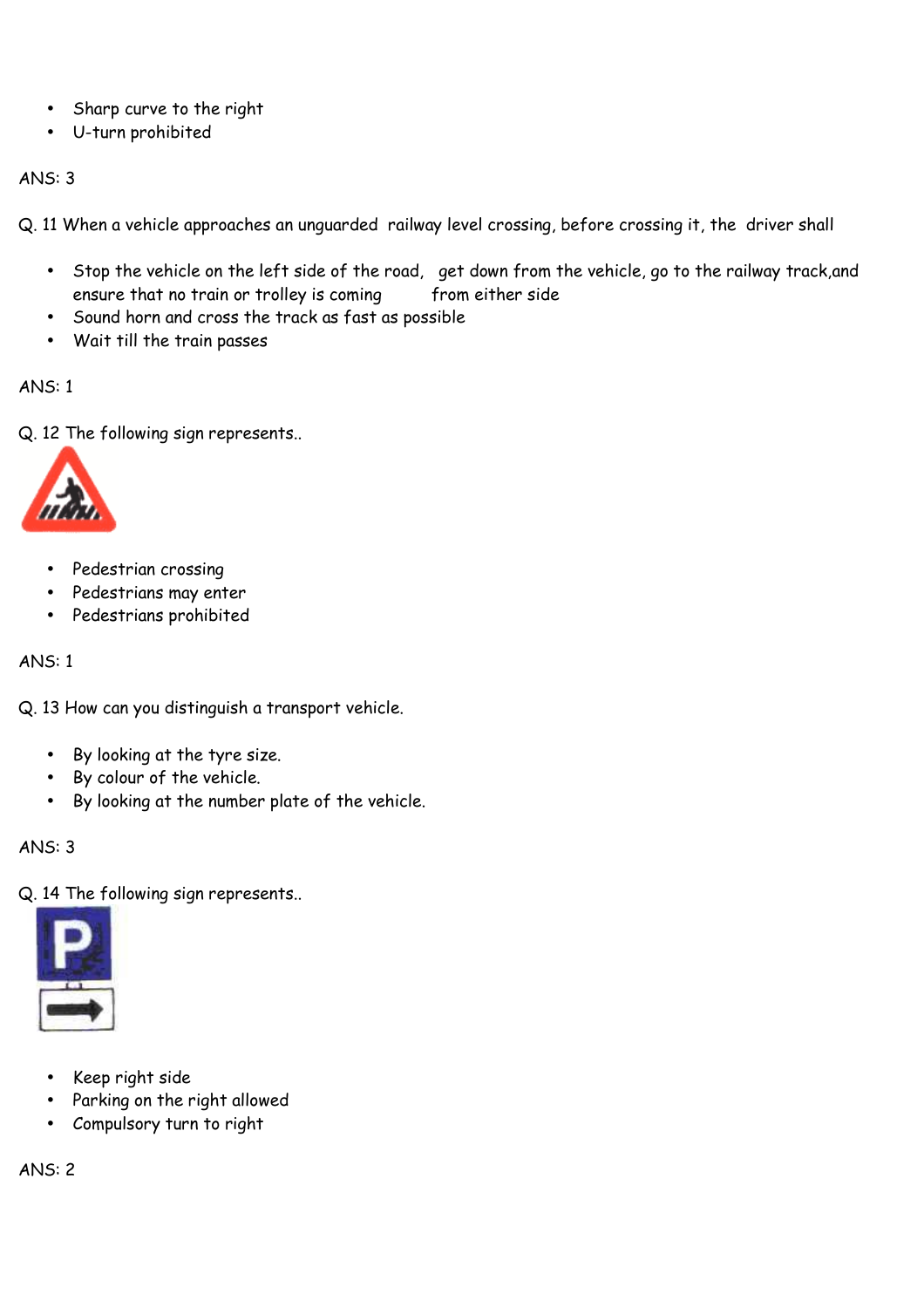Q. 15 Validity of learners licence

- Till the driving licence is obtained
- 6 months
- 30 days

ANS: 2

Q. 16 The following sign represents..



- U- Turn prohibited
- Right turn prohibited
- Overtaking through left prohibited

ANS: 2

Q. 17 In a road without footpath, the pedestrians

- Should walk on the left side of the road
- Should walk on the right side of the road
- May walk on either side of the road

# ANS: 2

Q. 18 The following sign represents..



- Horn prohibited
- Compulsory sound horn
- May sound horn

ANS: 1

Q. 19 Free passage should be given to the following types of vehicles

- Police vehicles.
- Ambulance and fire service vehicles
- Express, Super Express buses

ANS: 2

Q. 20 The following sign represents..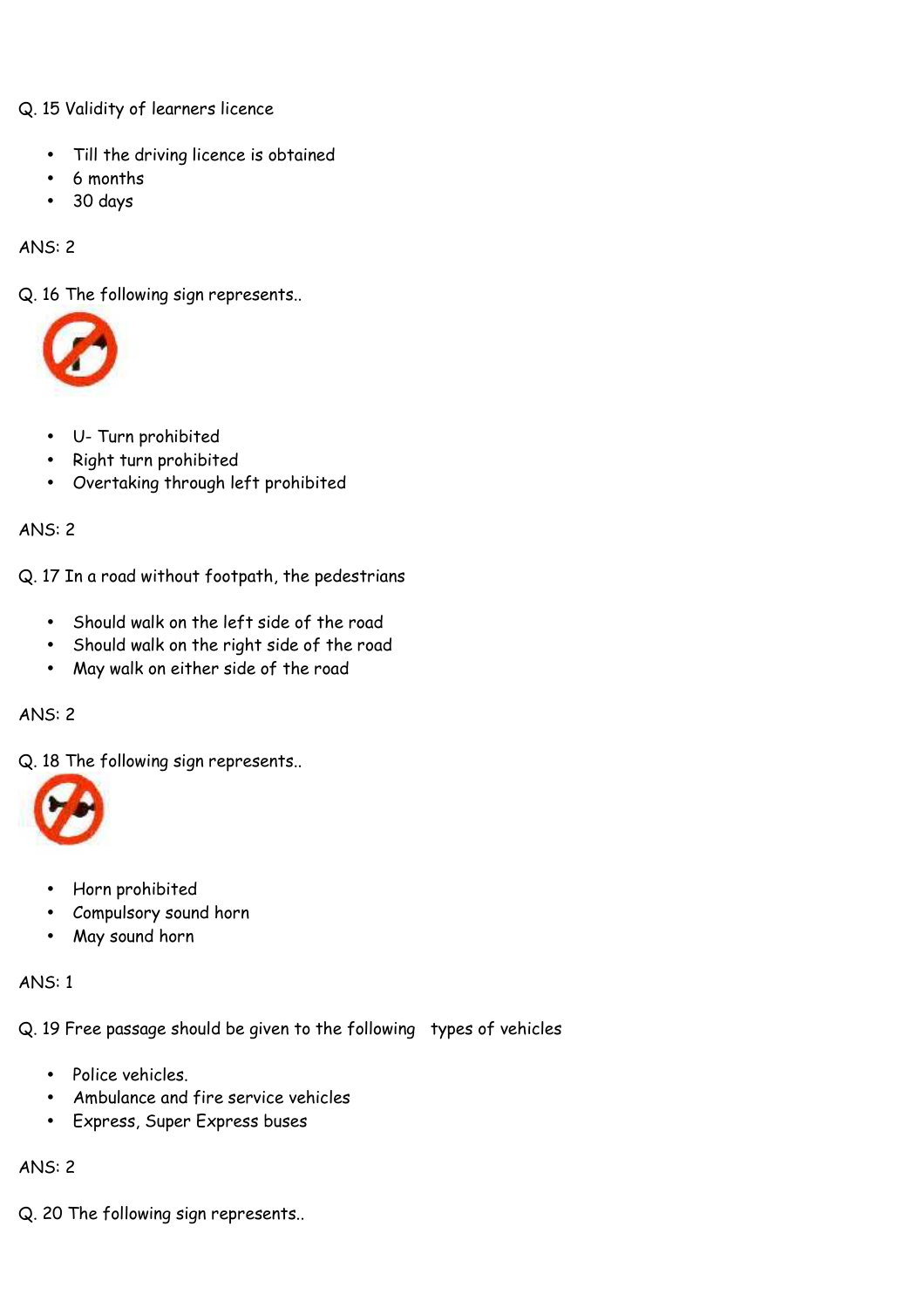

- Roads on both sides in front
- Narrow bridge ahead
- Narrow road ahead

Q. 21 Vehicles proceeding from opposite direction should be allowed to pass through  $\epsilon$ .

- Your right side
- Your left side
- The convenient side

# ANS: 1

Q. 22 The following sign represents..



- First aid post
- Resting place
- Hospital

ANS: 3

Q. 23 Driver of a vehicle may overtake ?

- while driving down hill
- If the road is sufficiently wide
- When the driver of the vehicle in front shows the signal to overtake

# ANS: 3

Q. 24 The following sign represents..



- First aid post
- Resting place
- Hospital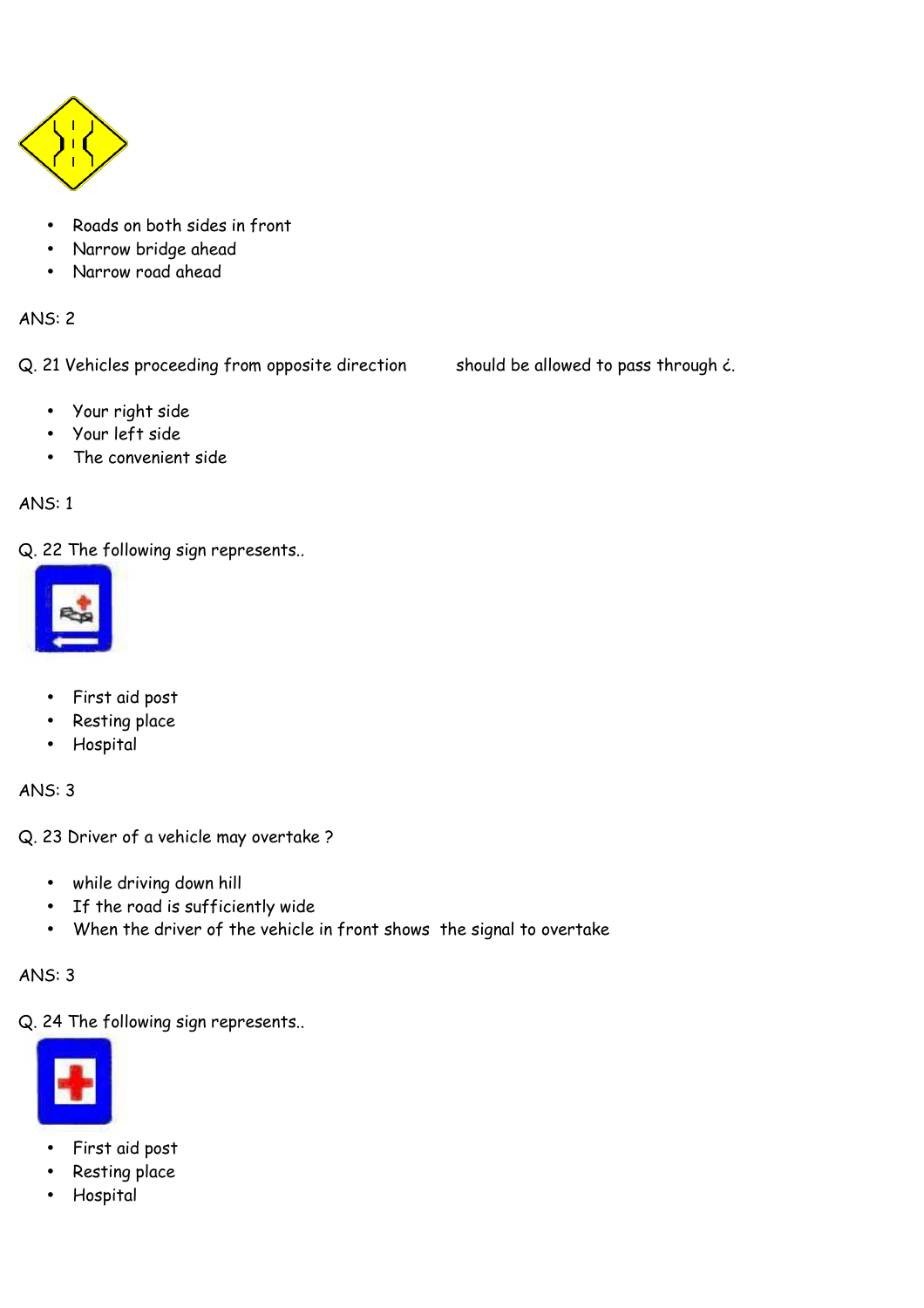Q. 25 Driver of a motor vehicle shall drive through

- The right side of the road
- The left side of the road
- The Center of the road

ANS: 2

Q. 26 The following sign represents..



- Hospital
- Resting place
- First aid post

# ANS: 2

Q. 27 When a Vehicle is parked on the road side during night

- The vehicle should be locked
- The person having licence to drive such a vehicle should be in the drivers seat
- The park light shall remain lit

# ANS: 3

Q. 28 The following sign represents..



- Road closed
- No parking
- End of speed restriction

# ANS: 3

Q. 29 Fog lamps are used

- During night.
- When there is mist.
- When the opposite vehicle is not using dim light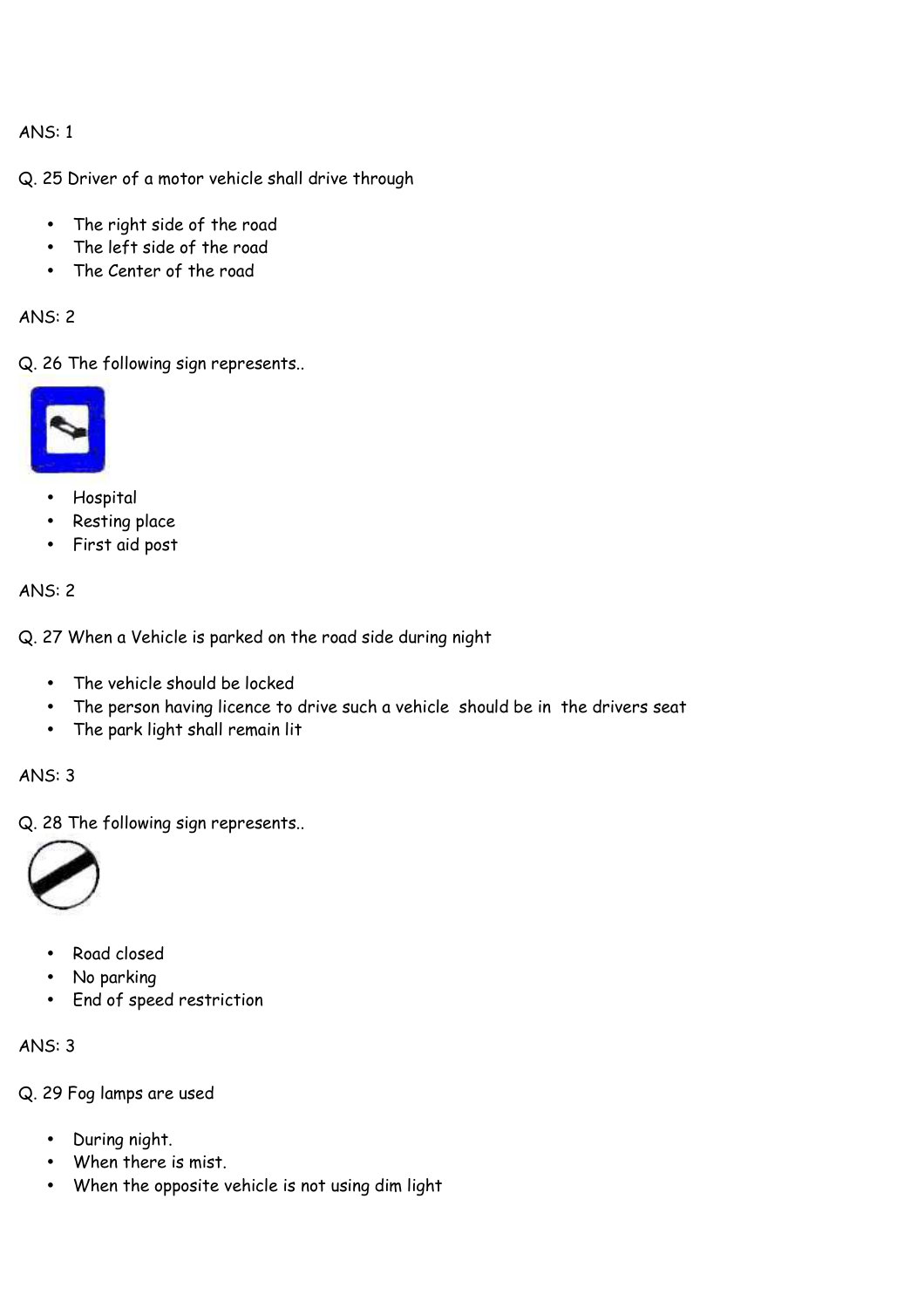Q. 30 The following sign represents..



- Narrow road ahead
- Narrow bridge ahead
- Roads on both sides ahead

ANS: 1

Q. 31 Zebra lines are meant for..

- stopping vehicle.
- pedestrians crossing
- for giving preference to vehicle

# ANS: 2

Q. 32 The following sign represents..



- Railway station near
- Level crossing unguarded
- Level crossing Guarded

ANS: 2

Q. 33 When an ambulance is approaching ..

- allow passage if there are no vehicles from front side.
- no preference need be given.
- the driver shall allow free passage by drawing to the side of the road

ANS: 3

Q. 34 The following sign represents..

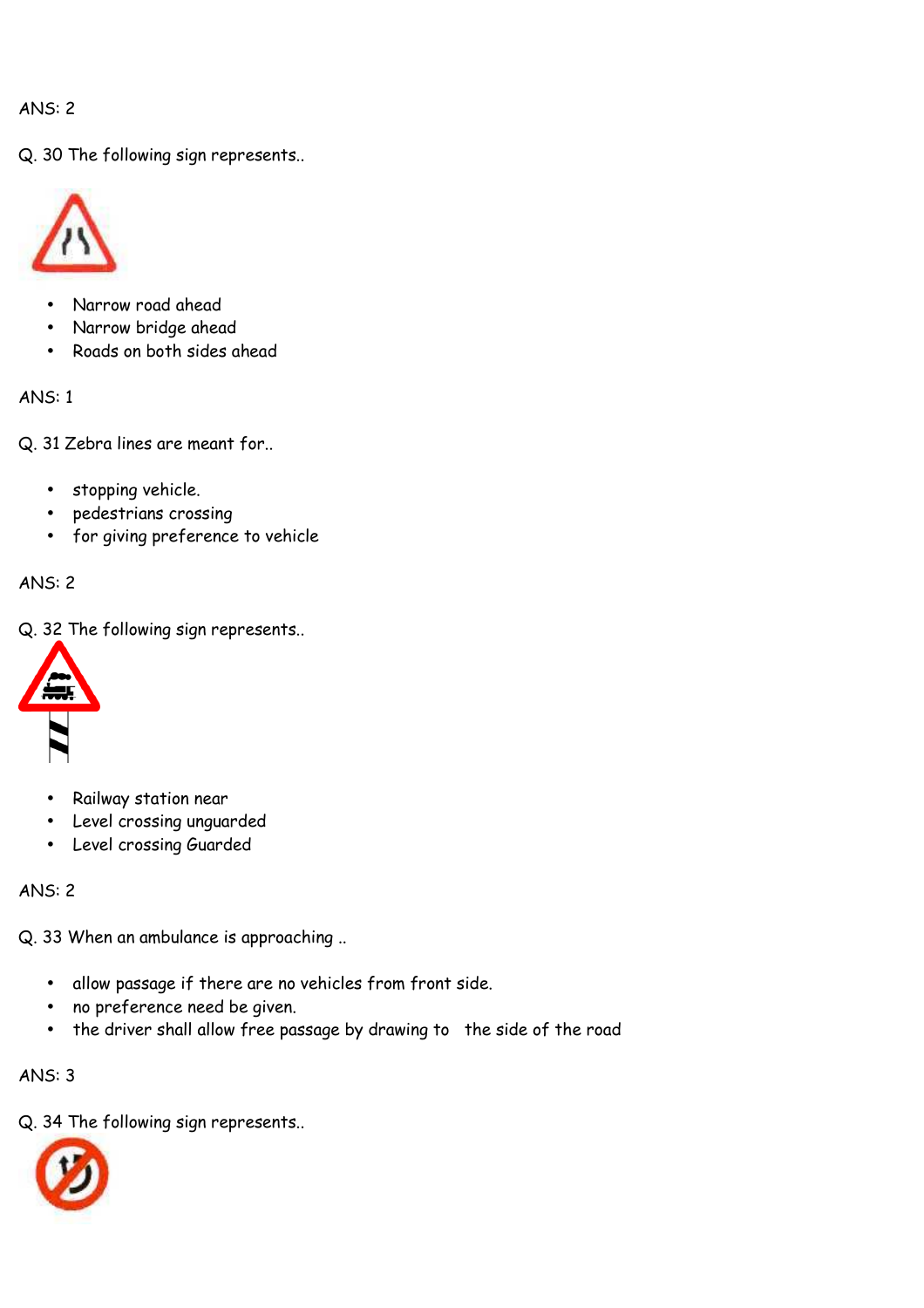- Entry through right side prohibited
- Entry through left prohibited
- Overtaking prohibited

Q. 35. Red traffic light indicates ..

- vehicle can proceed with caution.
- stop the vehicle.
- slow down.

ANS: 2

Q. 36 The following sign represents..



- Cross road
- No entry
- Hospital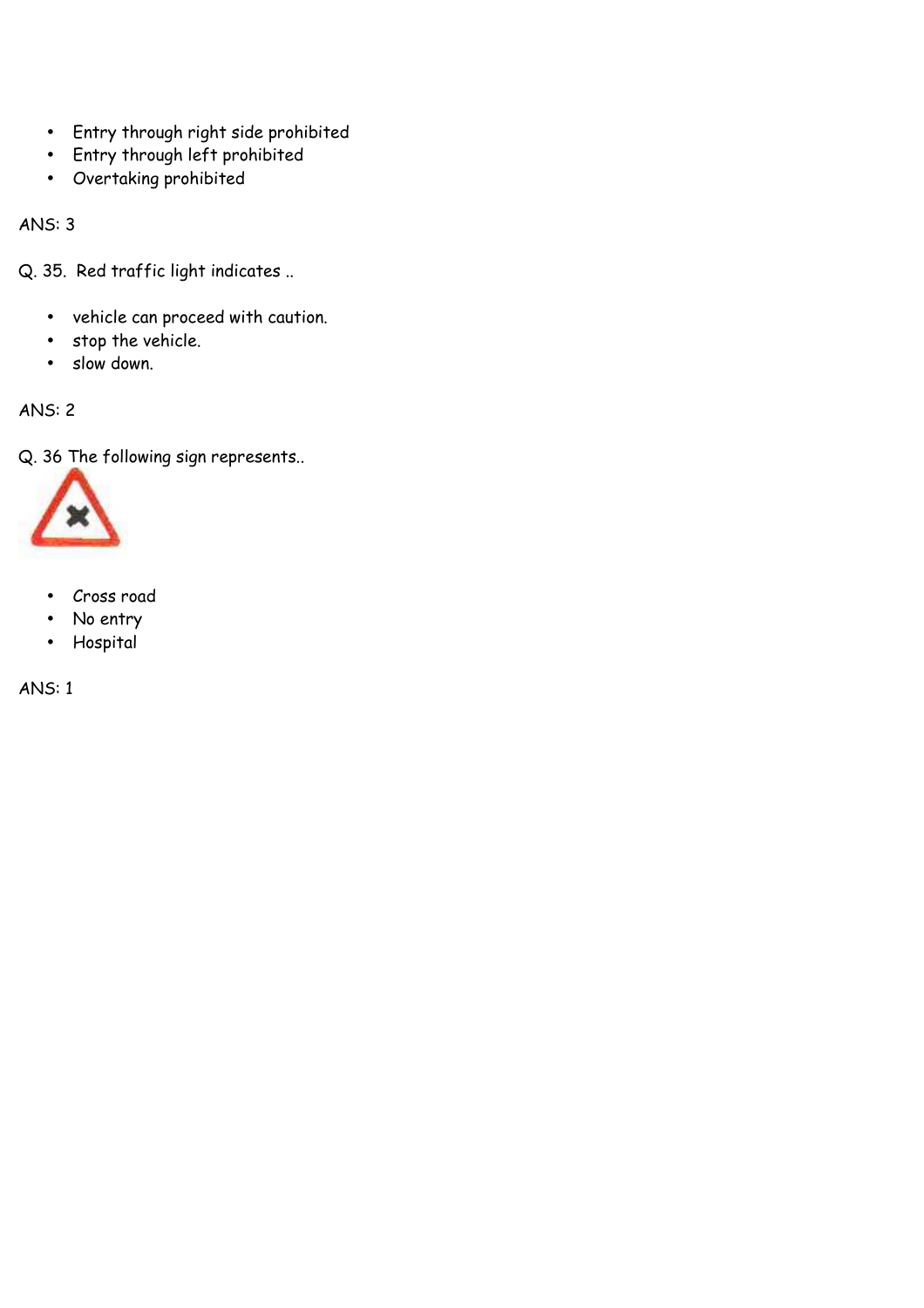Q. 37 Parking a vehicle in front of entrance to hospital

- Proper
- Improper
- Proper if NO PARKING sign is not provided

# ANS: 2

Q. 38 The following sign represents..



- Restriction ends
- No entry
- No overtaking

# ANS: 2

Q. 39 Where the slippery road sign is seen on the road, the driver shall

- reduce the speed by changing the gear
- apply brake
- proceed in the same speed

ANS: 1

Q. 40 The following sign represents..



- May turn to left
- Compulsory go ahead or turn left
- Side road left

# ANS: 3

Q. 41 Overtaking is prohibited in following circumstances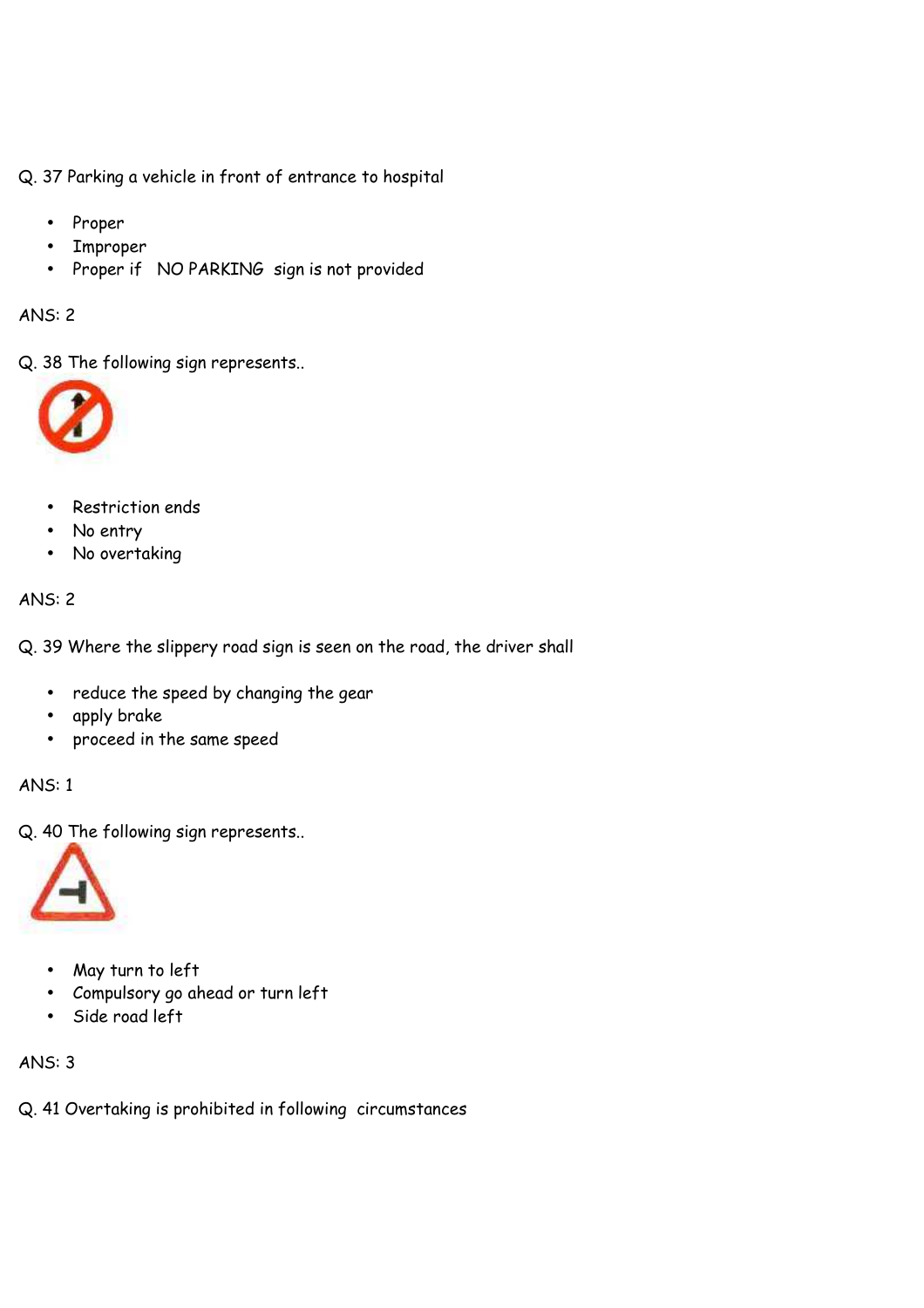- when it is likely to cause inconvenience or danger to other traffic
- when the vehicle in front is reducing speed
- during night

Q. 42 The following sign represents..



- Sound horn compulsory
- Sound horn continuously
- Horn prohibited

ANS: 1

Q. 43 Overtaking when approaching a bend

- is permissible
- not permissible
- is permissible with care

# ANS: 2

Q. 44 The following sign represents..



- Road to the right in front
- Compulsory turn right
- Turn to right prohibited

- Q. 45 Drunken driving
	- allowed in private vehicles
	- allowed during night time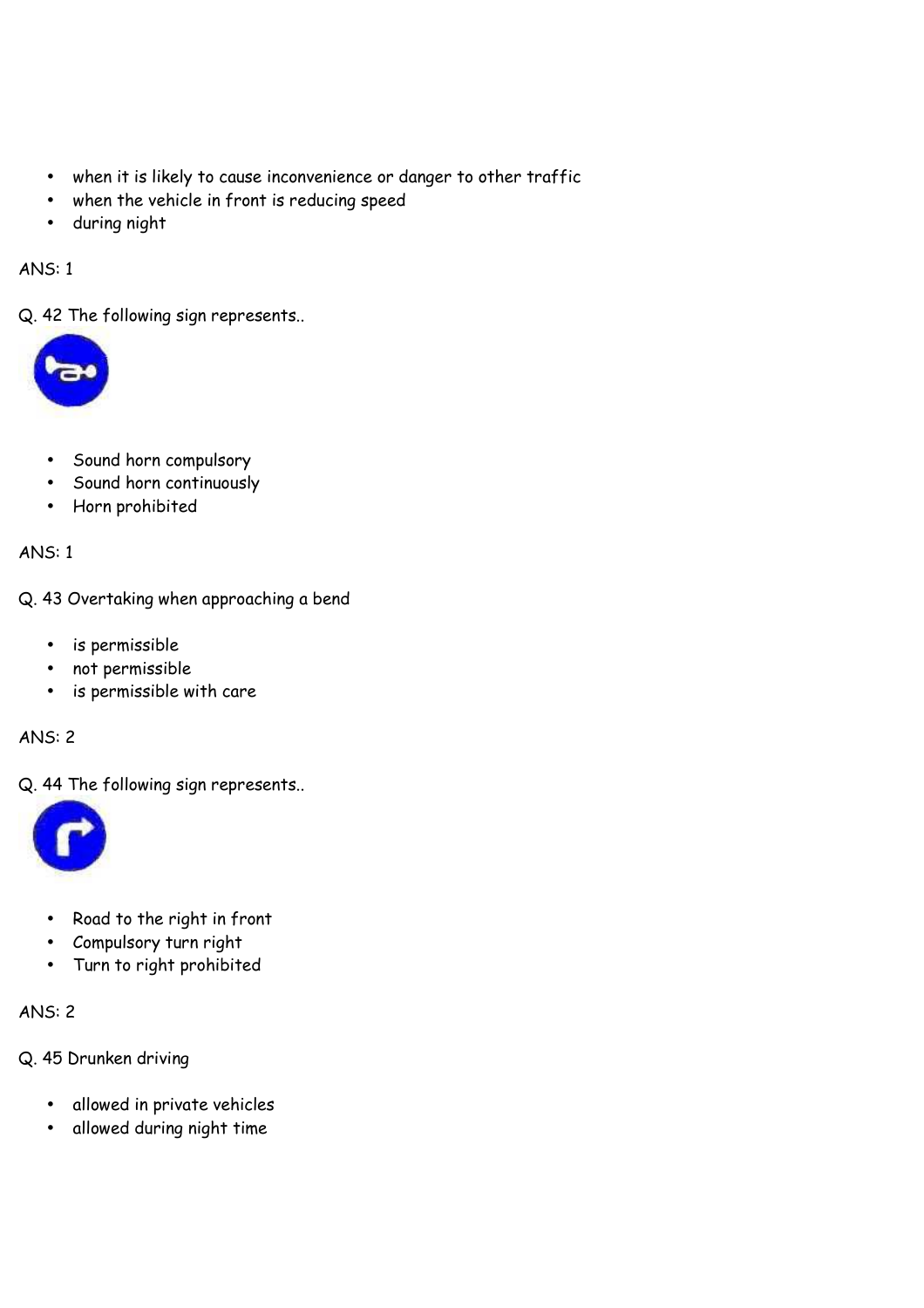• prohibited in all vehicles.

ANS: 3

Q. 46 The following sign represents..



- End of restriction
- Do not stop
- No parking

ANS: 3

Q. 47 Use of horn prohibited

- Mosque, Church and Temple
- Near Hospital, Courts of Law
- Near Police Station

ANS: 2

Q. 48 The sign represents



- Go straight
- One-way
- Prohibited in both direction

ANS: 2

Q. 49 Rear view mirror is used

- for seeing face
- for watching the traffic approaching from behind
- for seeing the back seat passenger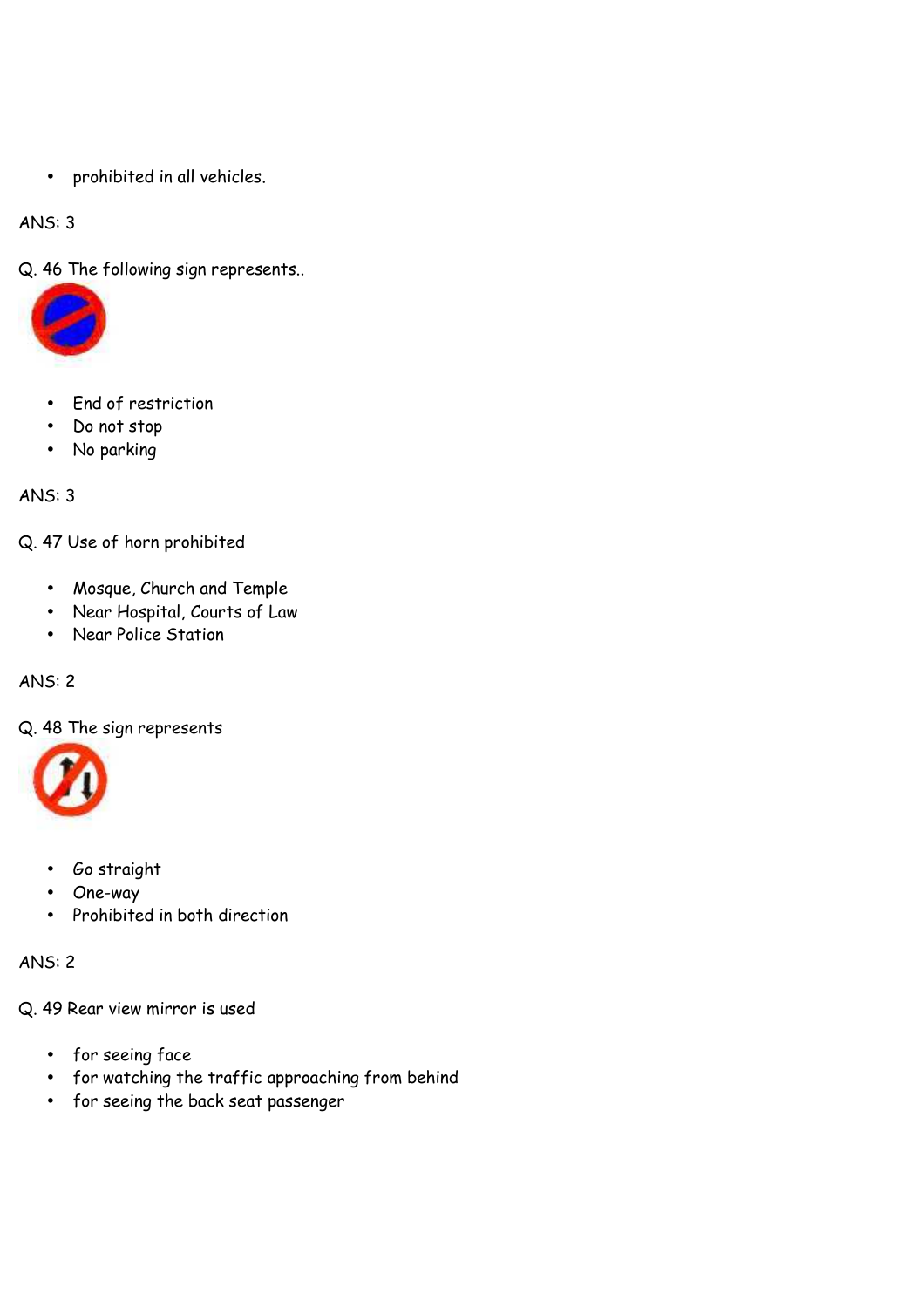# Q. 50 The sign represents



- No entry for motor vehicles
- No entry for cars and motor cycles
- Entry allowed for cars and motor vehicles

### ANS: 1

Q. 51 Boarding in and alighting from a vehicle while in motion

- Permitted in bus
- permitted in autorikshaw
- prohibited in all vehicles

#### ANS: 3

#### Q. 52 The sign represents



- Trucks Prohibited
- Bus Prohibited
- Heavy vehicles Prohibited

ANS: 1

- Q. 53 Parking is permitted
	- In turnings
	- On foot paths
	- Where parking is not prohibited

#### ANS: 3

Q. 54 The sign represents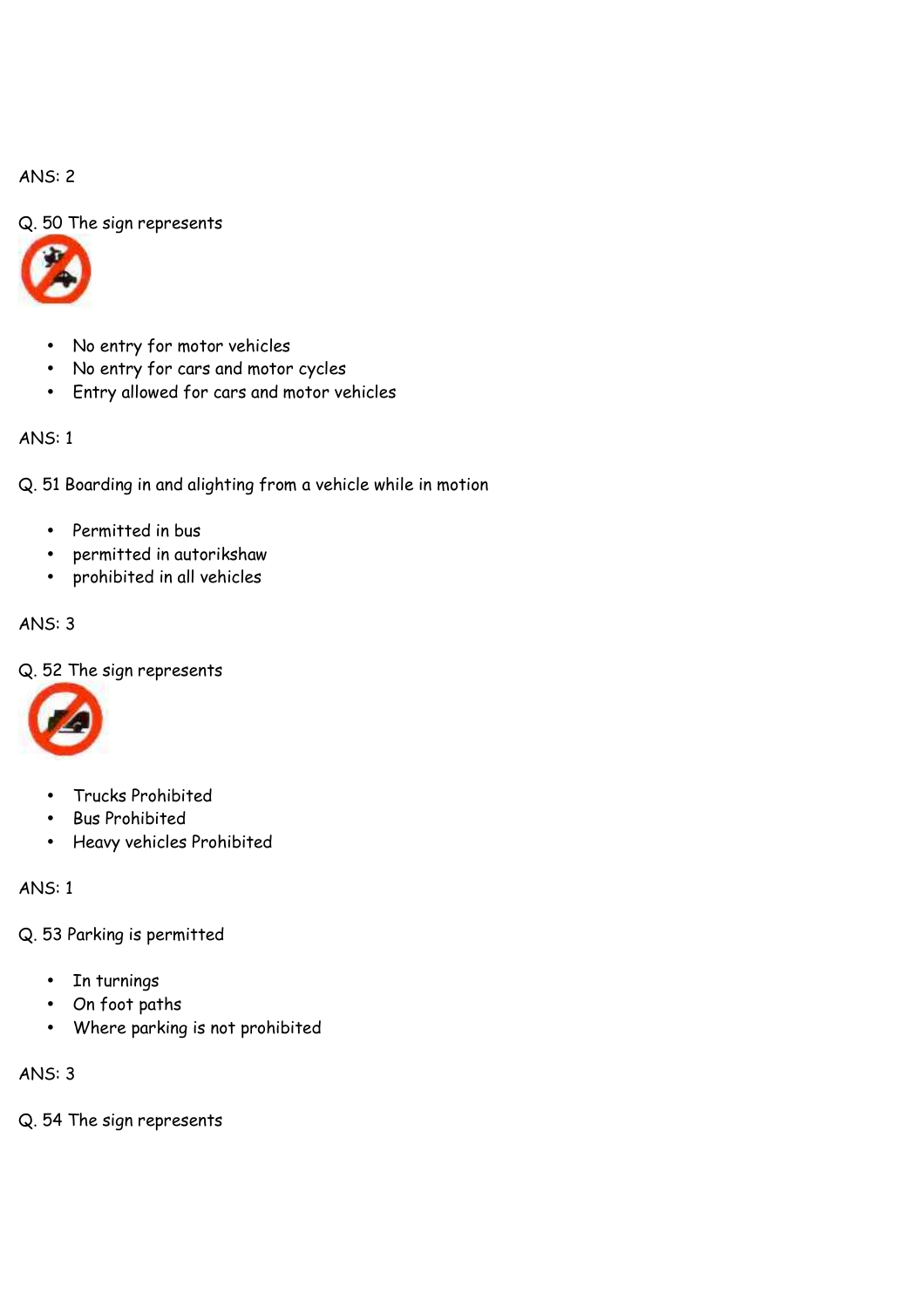

- Bullock cart prohibited
- Cycle prohibited
- All vehicles prohibited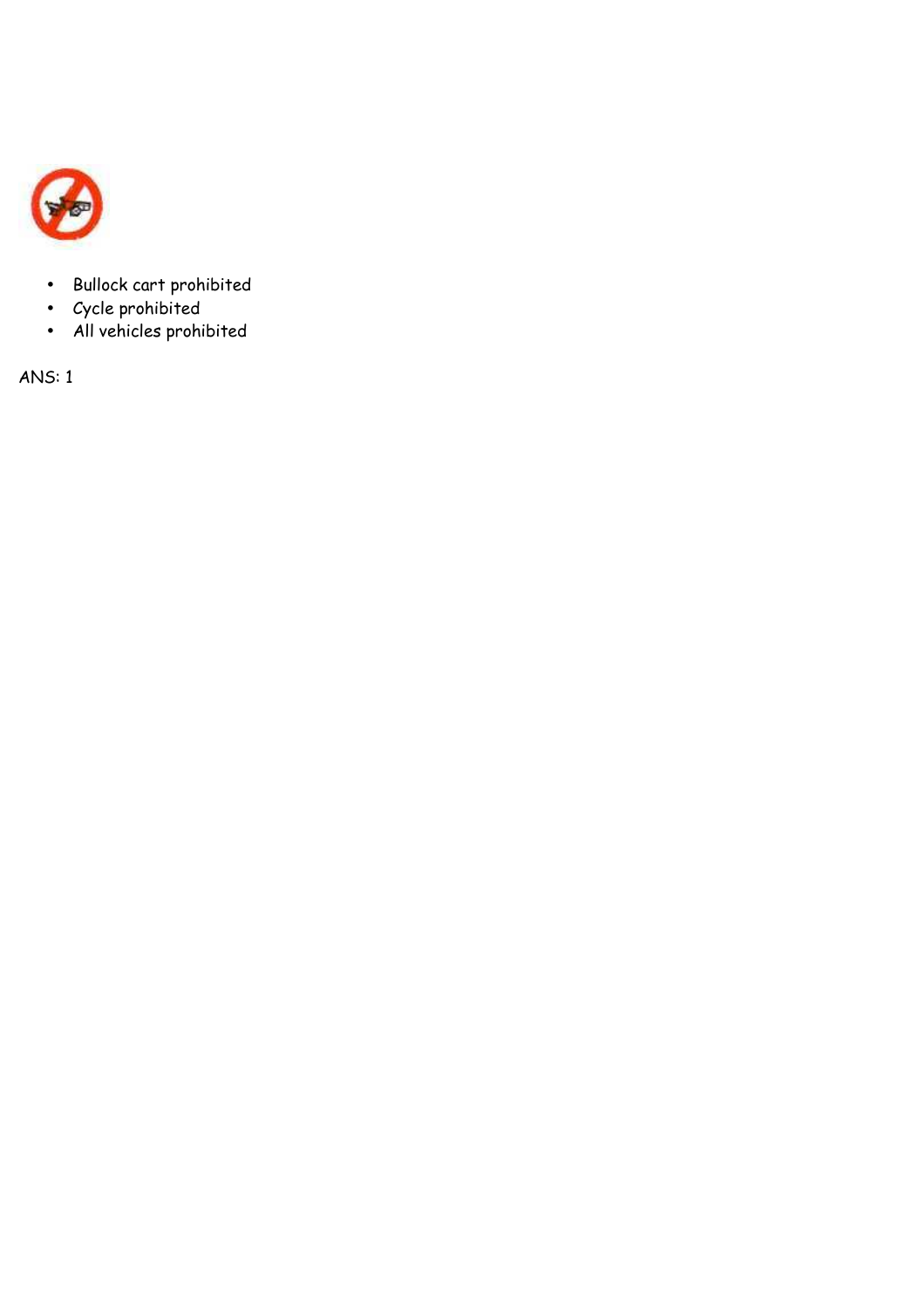Q. 55 When fuel is filled in a vehicle

- shall not check air pressure
- shall not smoke
- shall not use any light of the vehicle

ANS: 2

Q. 56 The sign represents



- Students prohibited
- Pedestrians permitted
- Pedestrians prohibited

ANS: 3

Q. 57 Mobile phones shall not be used

- in Government offices
- in Police Stations
- While driving a vehicle

ANS: 3

Q. 58 The sign represents



- Overtaking prohibited through the right side
- Turn left
- Left turn Prohibited

ANS: 3

Q. 59 Overtaking is prohibited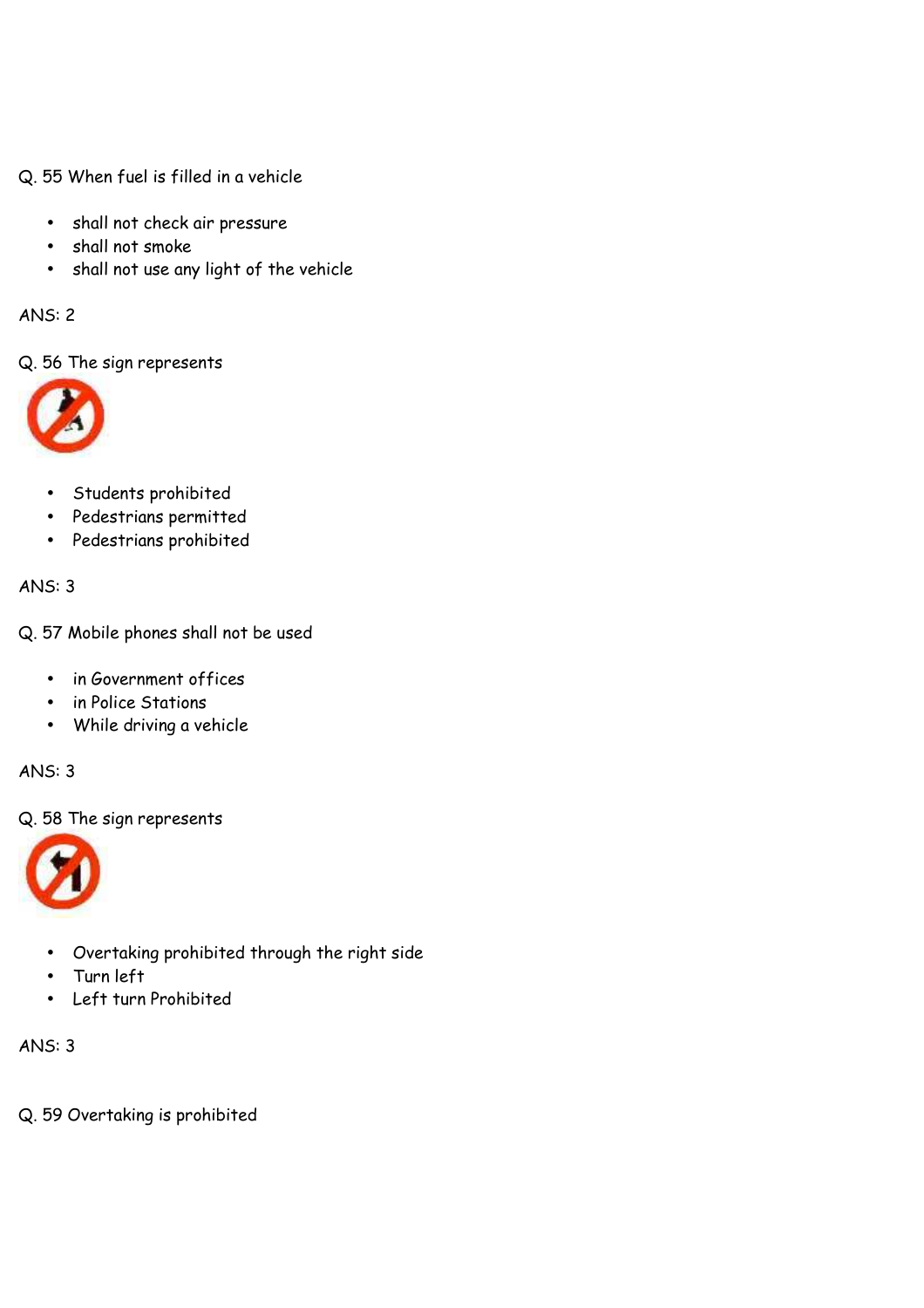- When the road ahead is not clearly visible
- when the road ahead is wide enough
- when the road center is marked with white broken lines

Q. 60 The sign represents



- Drive the vehicle not exceeding 50 km/hr.
- Drive the vehicle at 50 km/hr
- drive the vehicle exceeding 50km/hr.

# ANS: 1

Q. 61 The pedestrians shall not cross the road at sharp bends or very near to a stopped vehicle. Why?

- Inconvenience to other vehicles.
- Inconvenience to other road users.
- Drivers of other vehicles coming at a distance may not see persons crossing the road.

# ANS: 3

Q. 62 The sign represents



- Speed limit 2km/hr
- No entry for vehicles having more than 2 meters width.
- No entry for vehicles having more than 2 meters height

# ANS: 2

Q. 63 Records of a private vehicle are

- Registration Certificate, G.C.R., Insurance Certificate
- Registration certificate., Insurance Certificate, Tax Token, Driving Licence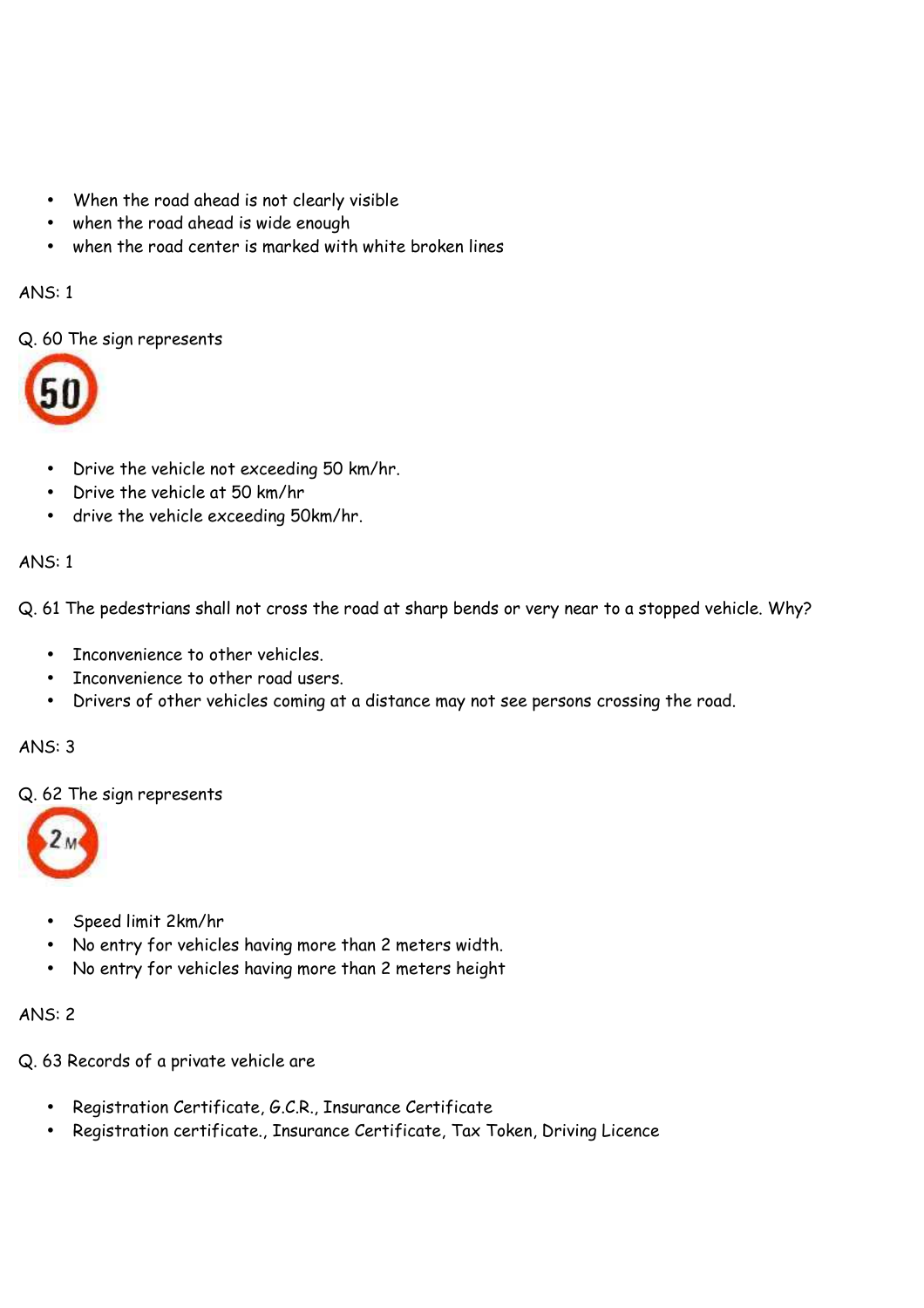• Registration Certificate, Permit, Trip Sheet

# ANS: 2

Q. 64 The sign represents



- Entry only for vehicles with height above 3.5 meters .
- Entry only for vehicles with width above 3.5 meters .
- Entry for vehicles having height not exceeding 3.5 meters.

# ANS: 3

Q. 65 While turning to a road to the left of the road in which you are going, you should

- Show the left turn signal, drive to the center and turn to the left
- Sound horn and turn to the left
- Show the left turn signal, keep to the left side of the road and turn to the left.

# ANS: 3

Q. 66 The sign represents



- Stop
- No Stopping or standing
- Junction

ANS: 2 Q. 67 Validity of P.U.C.C. Pollution Under Control Certificate

- 6 months
- One Year
- Two years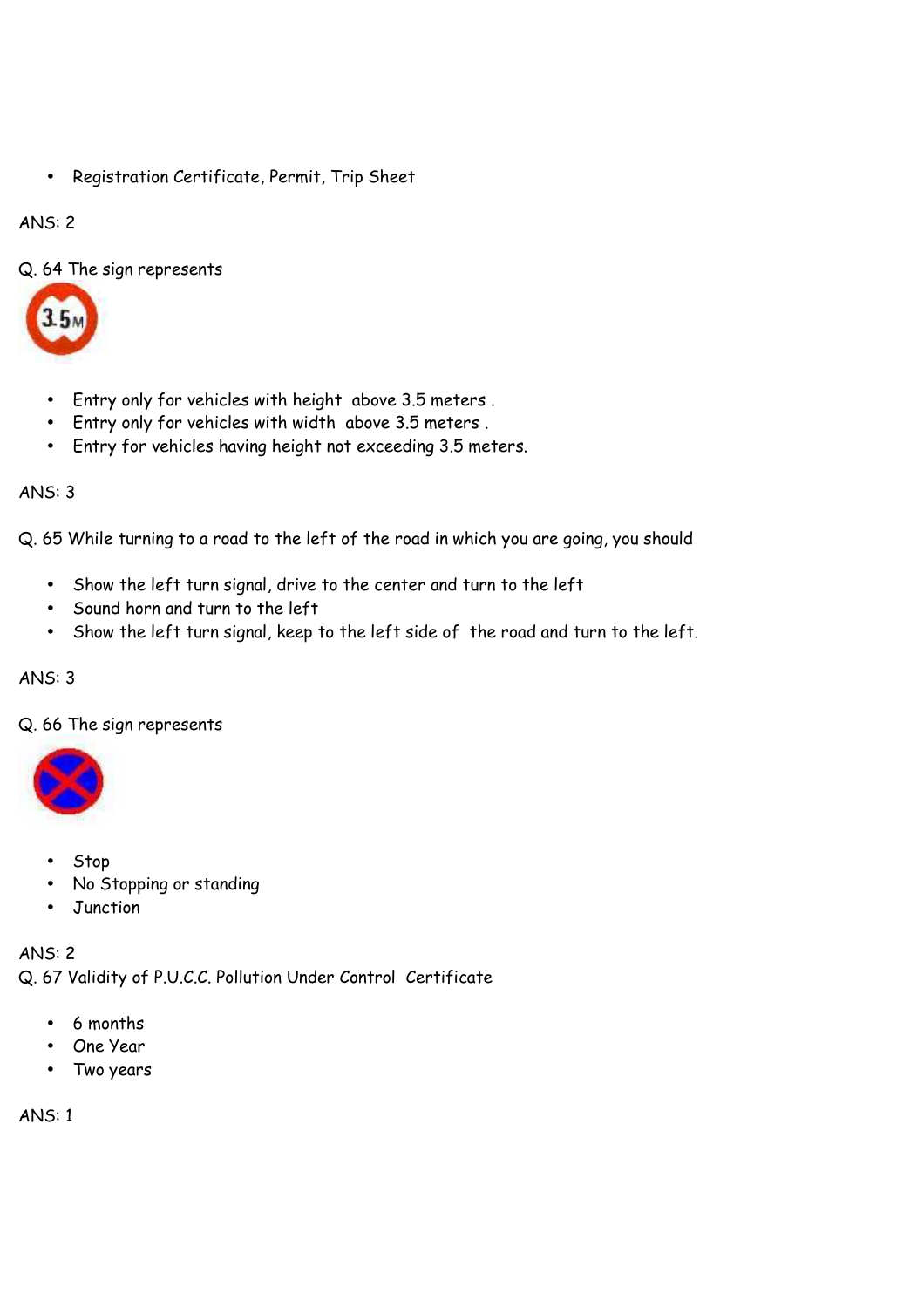# Q. 68 The sign represents



- No entry
- Ahead only
- Entry in both direction

# ANS: 2

Q. 69 While you are driving with the head light in high beam during night, a vehicle approaches from opposite direction, you will

- Proceed keeping to the left
- Put the head light in dim and bright alternatively several times
- Dim the head light till the vehicle passes

# ANS: 3

Q. 70 The sign represents



- Compulsory ahead or turn right
- Compulsory ahead or turn left
- Side road ahead

#### ANS: 2

Q. 71 The Driver of a vehicle extends his right arm with the palm downward and moves the arm upward and downward several times.You will understandthat

- He is turning to the left
- He is slowing down the vehicle
- Allowing to overtake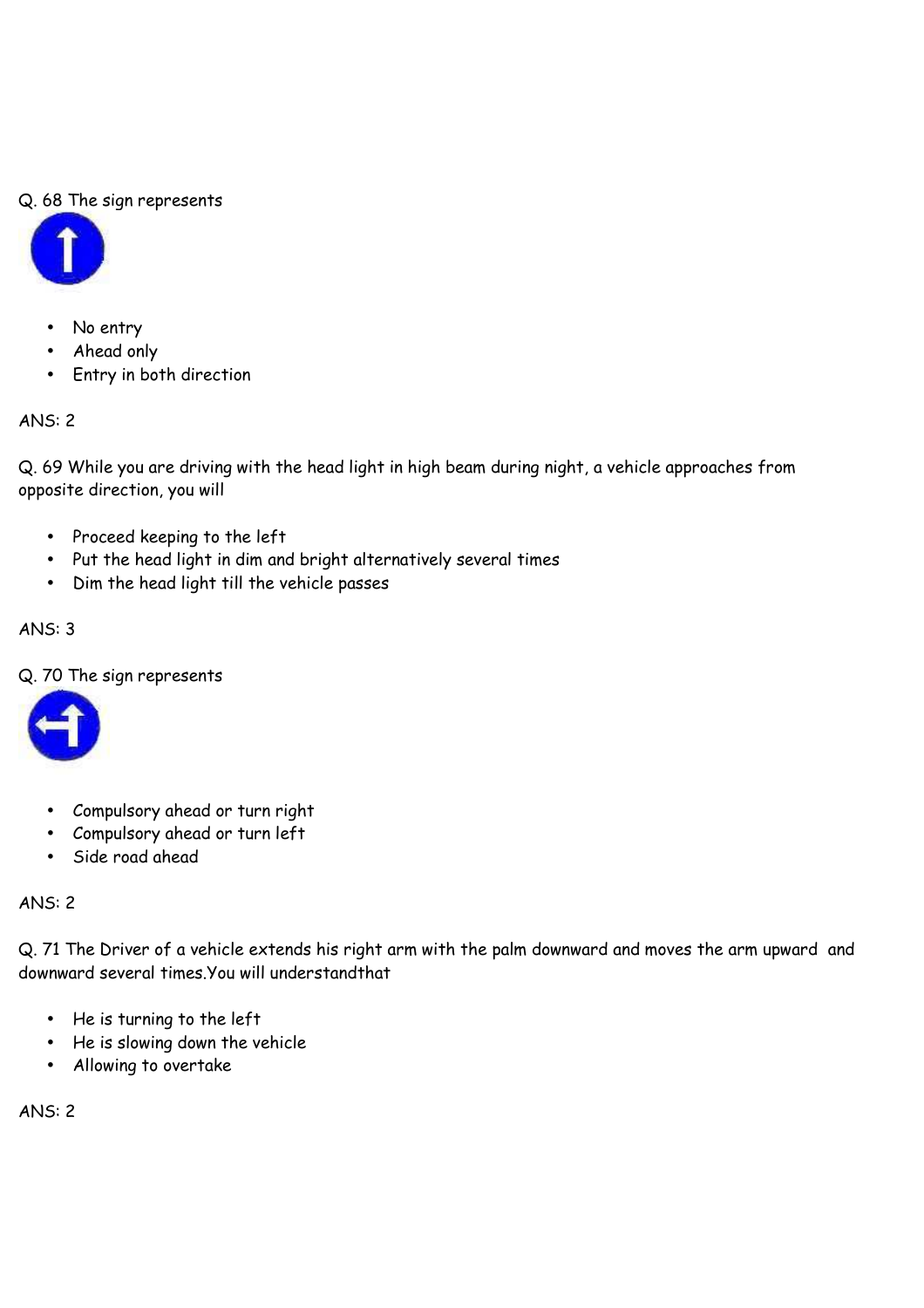### Q. 72 The sign represents



- Stop on the left side
- Compulsory keep left
- Turn left

# ANS: 2

Q. 73 Minimum age for getting a licence to drive motor cycle without gear

- 18 years
- 21 years
- 16 years

# ANS: 3

Q. 74 The sign represents



- Right ascend
- Right hand curve
- Keep right

ANS: 2

Q. 75 When you see the traffic sign School, you should

- Stop the vehicle, sound horn and proceed.
- Slow down and proceed with caution
- Sound horn continuously and proceed

ANS: 2

Q. 76 The sign represents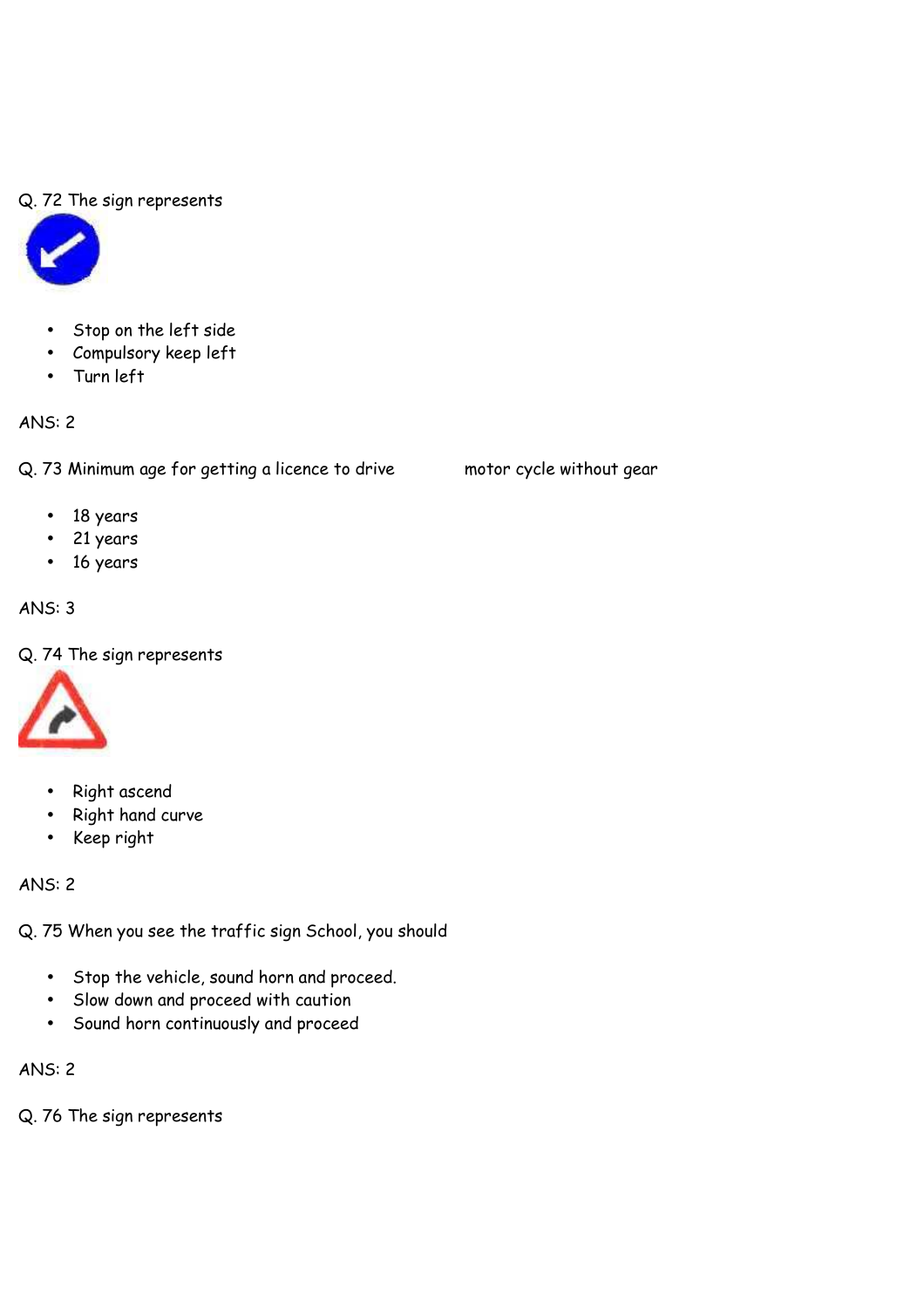

- Left hand curve
- Left ascend
- Keep left

Q. 77 While turning to the left, the driver of a two wheeler shall

- Extend his left hand towards left
- Not show hand signal
- Show left turn signal with his right hand

ANS: 3

Q. 78 The sign represents



- Right hair pin bend
- Right ascend and descend
- Right descend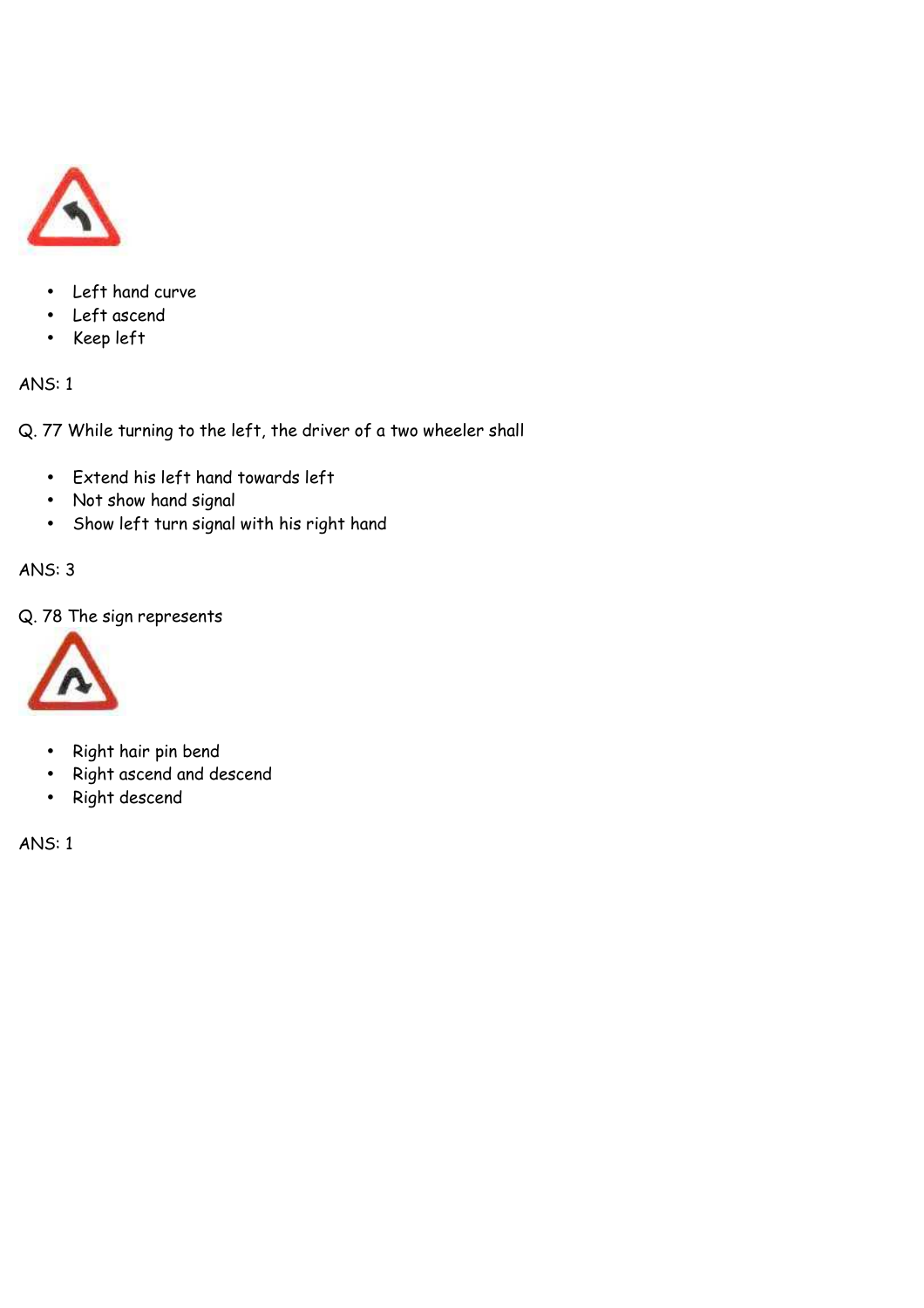Q. 79 The Signal while taking U-turn

- Left turn signal
- Right turn signal
- Slow down signal

ANS: 2

Q. 80 The sign represents



- Left descend
- Left hair pin bend
- Keep left

### ANS: 2

Q. 81 The driver of a vehicle shall not take U-turn

- In a road where there is no traffic restrictions
- In a busy road
- When there are vehicles passing through the left

#### ANS: 2

Q. 82 The sign represents



- Right reverse bend
- Left reverse bend
- Turn right and go ahead

- Q. 83 One time tax for a new car is for
	- Till the registration of the vehicle is cancelled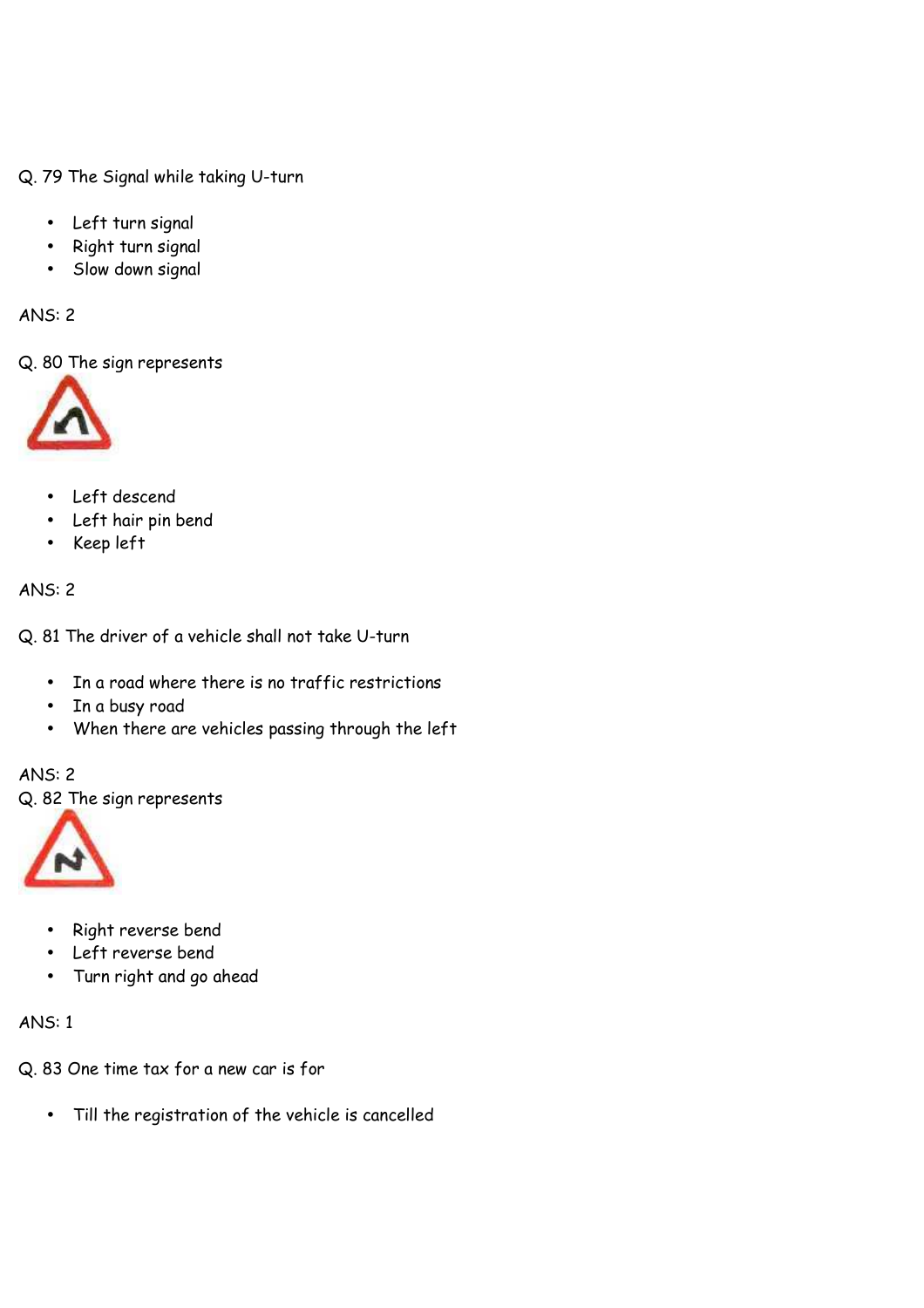- 15 years
- 5 years

Q. 84 The sign represents



- Right reverse bend
- Left reverse bend
- Turn left and go ahead

ANS: 2

Q. 85 Before overtaking a vehicle, it should be ensured that ?

- No vehicle is approaching from behind
- The road ahead is clearly visible and it is safe to overtake
- The vehicle in front is turning left.

# ANS: 2

Q. 86 The sign represents



- Side road left
- Speed limit
- Axle weight limit

# ANS: 3

Q. 87 Number of persons can be carried in the cabin of a Goods Carriage

- 5 Persons
- Sufficient persons for loading and unloading the goods
- As many persons as recorded in the Registration Certificate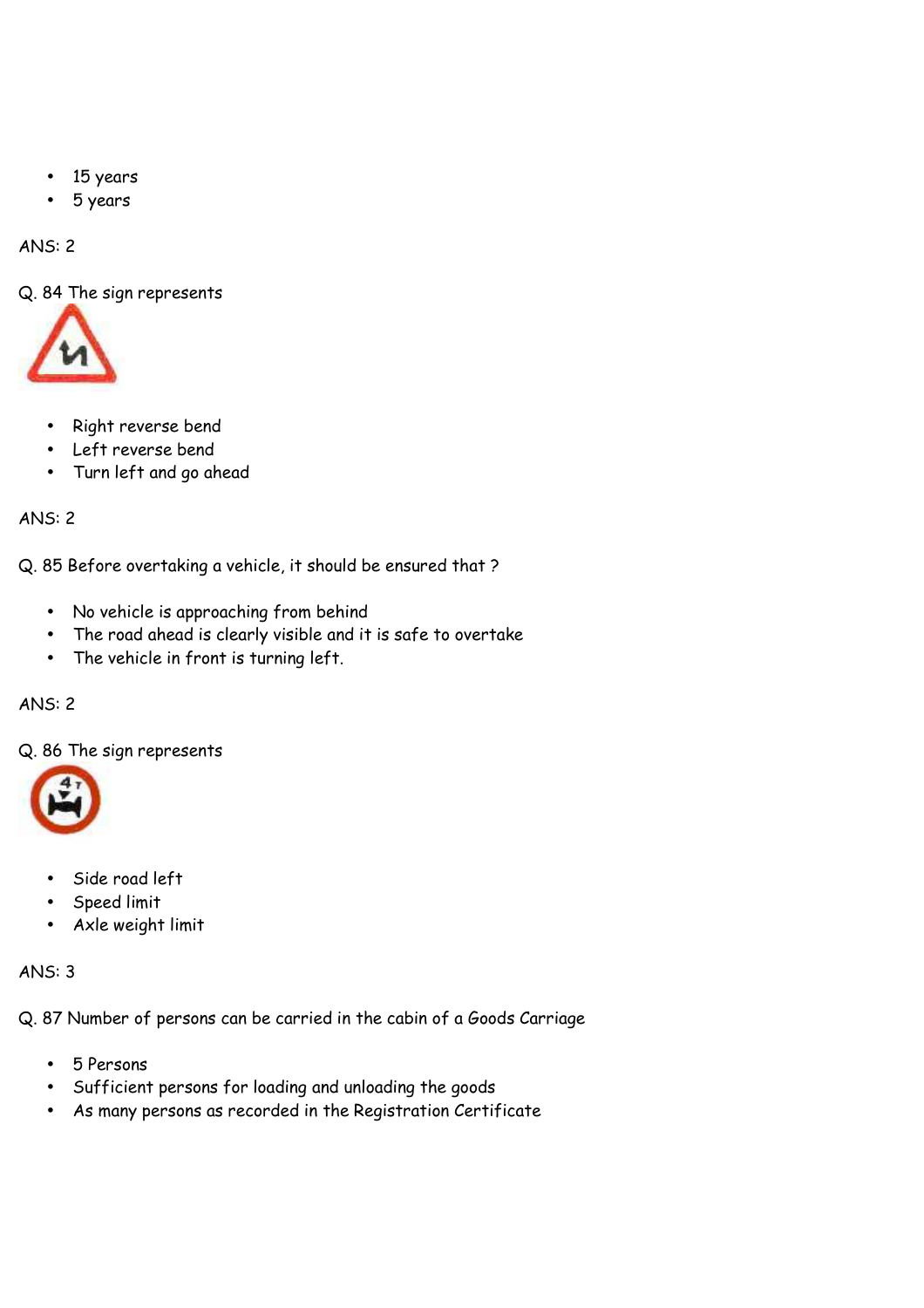Q. 88 The sign represents



- Turn right
- Side road right
- Keep right

ANS: 2

Q. 89 When your vehicle is being overtaken, you should

- Stop your vehicle and let the vehicle to overtake
- Increase the speed of your vehicle
- Not obstruct the other vehicle from over taking

### ANS: 3

Q. 90 The sign represents



- Major Road ahead
- Cross Road ahead
- Narrow road ahead

ANS: 1

Q. 91 A place where parking is prohibited

- In front of a parked vehicle
- On one-way road
- On foot-path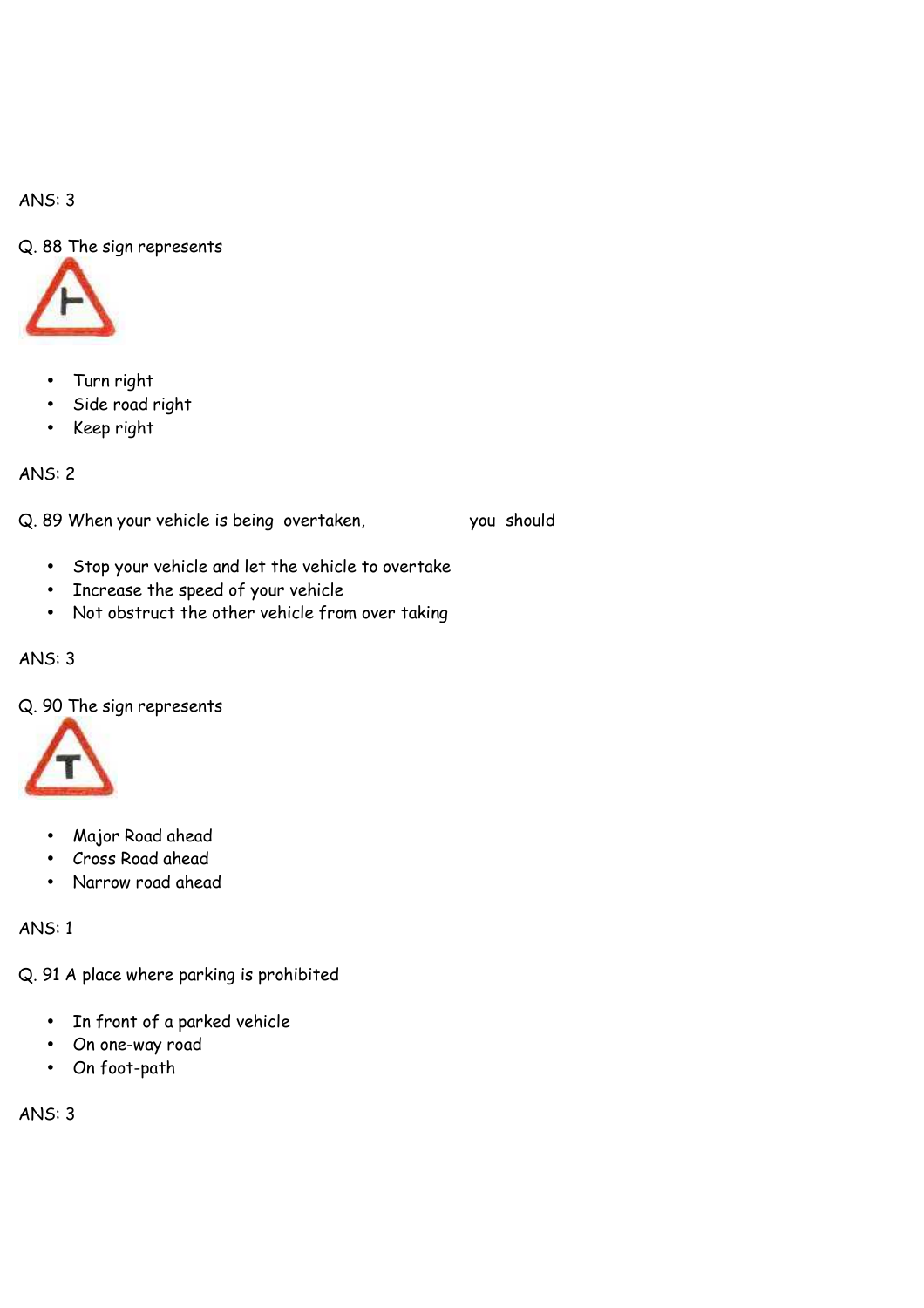# Q. 92 The sign represents



- Turn right
- Turn left
- Round about

ANS: 3

Q. 93 The hand brake is to be used

- To reduce the speed
- To apply sudden brake
- To park a vehicle

# ANS: 3

Q. 94 The sign represents



- Narrow road ahead
- Dangerous dip
- Ferry

ANS: 2

Q. 95 More than two persons on a two wheeler is

- Allowed in unavoidable circumstances
- Violation of law
- Allowed when the traffic is less

ANS: 2

Q. 96 The sign represents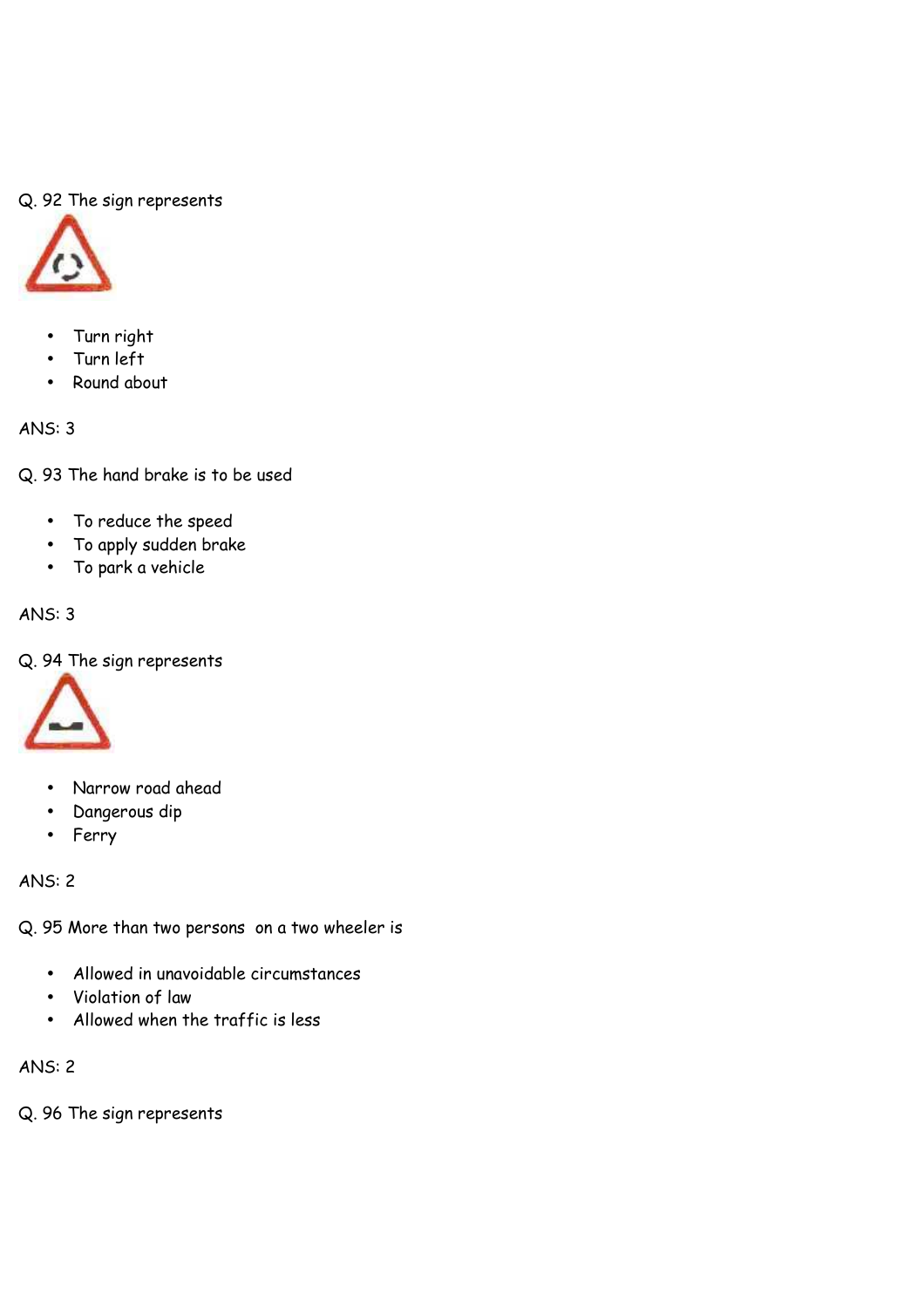

- Guarded level cross
- Unguarded level cross
- Barrier ahead

Q. 97 You want to overtake a vehicle near a hospital.You will

- Blow the horn continuously.
- Not blow horn.
- Blow the horn only intermittently.

# ANS: 2

# Q. 98 The sign represents



- Y-inter section left
- Y-inter section right
- Side road left

# ANS: 1

Q. 99 Using unregistered vehicle in public place is

- Illegal
- Legal
- Legal if there is urgency

# ANS: 1

Q. 100 The sign represents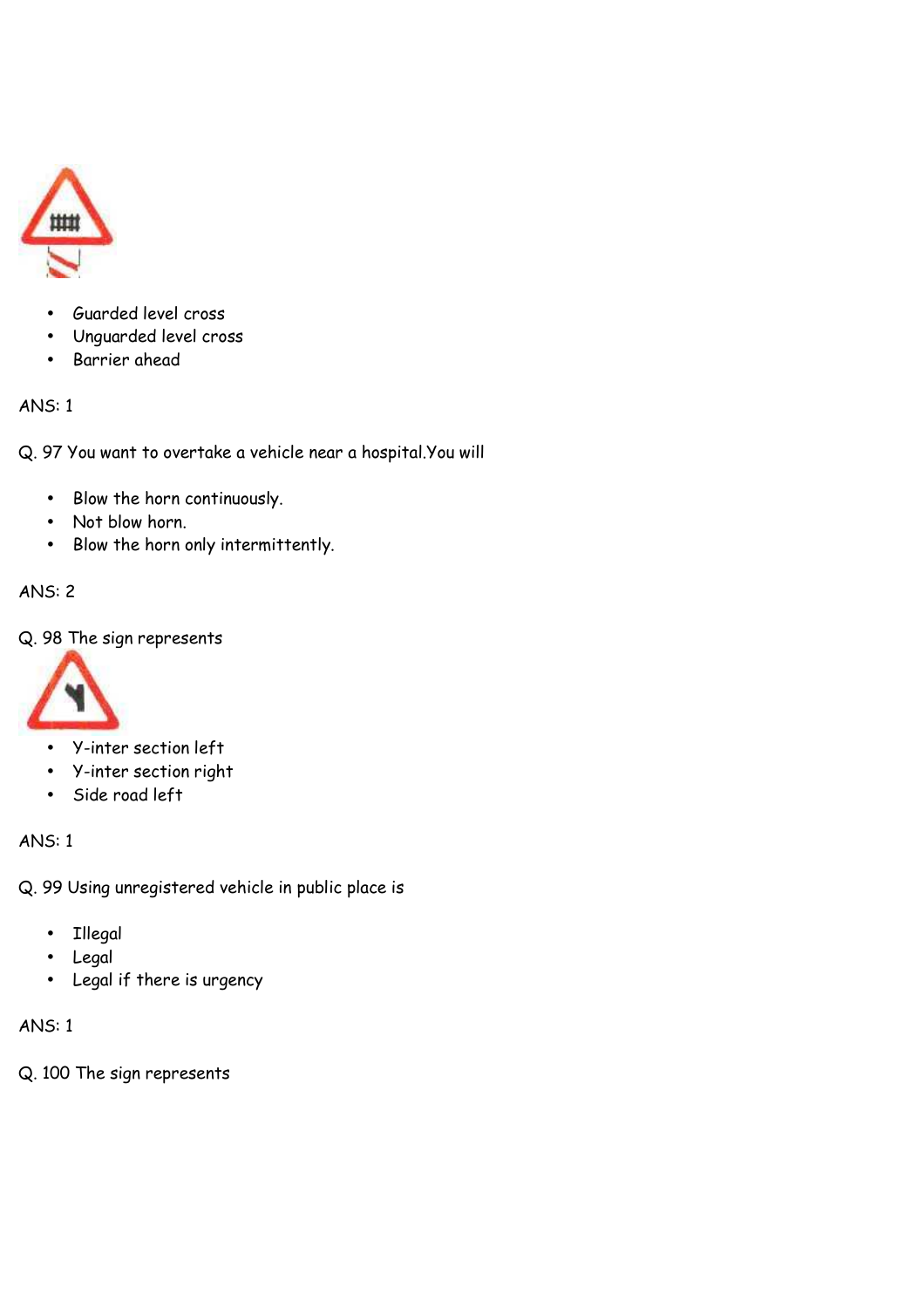

- Y-inter section left
- Y-inter section right
- Side road right

Q. 101 Minimum age for obtaining driving licence for transport vehicles.

- 25 years
- 18 years
- 20 years

# ANS: 3

Q. 102 The sign represents



- Turn left
- Turn right
- Y-inter section

# ANS: 3

Q. 103 Overtaking is prohibited in the following case

- State highway
- Panchayath roads.
- Narrow bridge.

# ANS: 3

Q. 104 The following sign represents..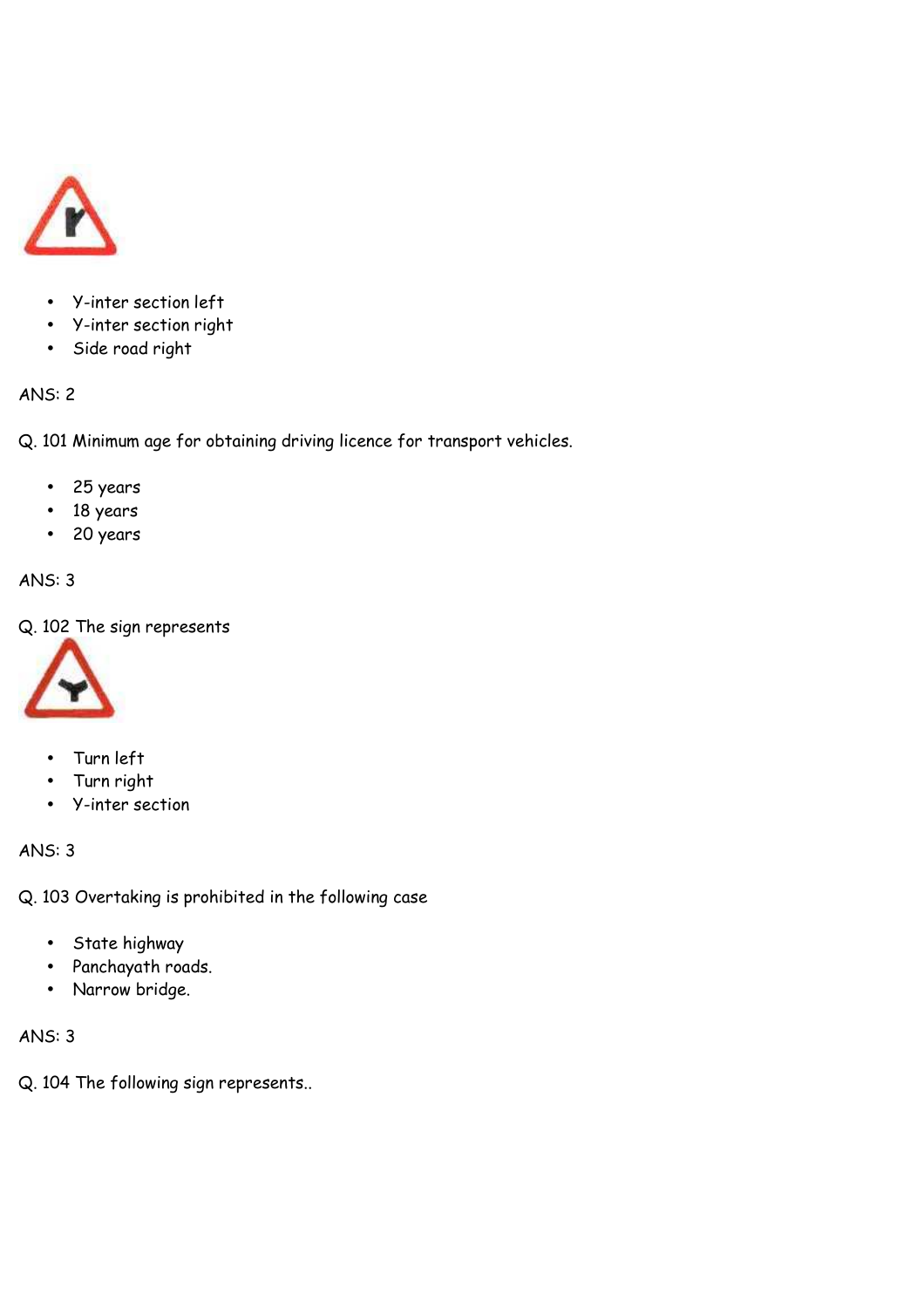

- Road to the right in front
- There are roads ahead and to the right
- Compulsory go ahead or turn to right

Q. 105 If a person in charge of an animal apprehending that the animal may become unmanageable, request to stop a vehicle.

- The driver shall stop the vehicle.
- The driver shall proceed, blowing the horns.
- The driver shall reduce the speed.

# ANS: 1

Q. 106 The sign represents



- Slippery road
- Gravel road
- No entry for motor car

# ANS: 1

Q. 107 Parking prohibited in the following case ..

- road side.
- where parking is permitted.
- near traffic light.

# ANS: 3

Q. 108 The sign represents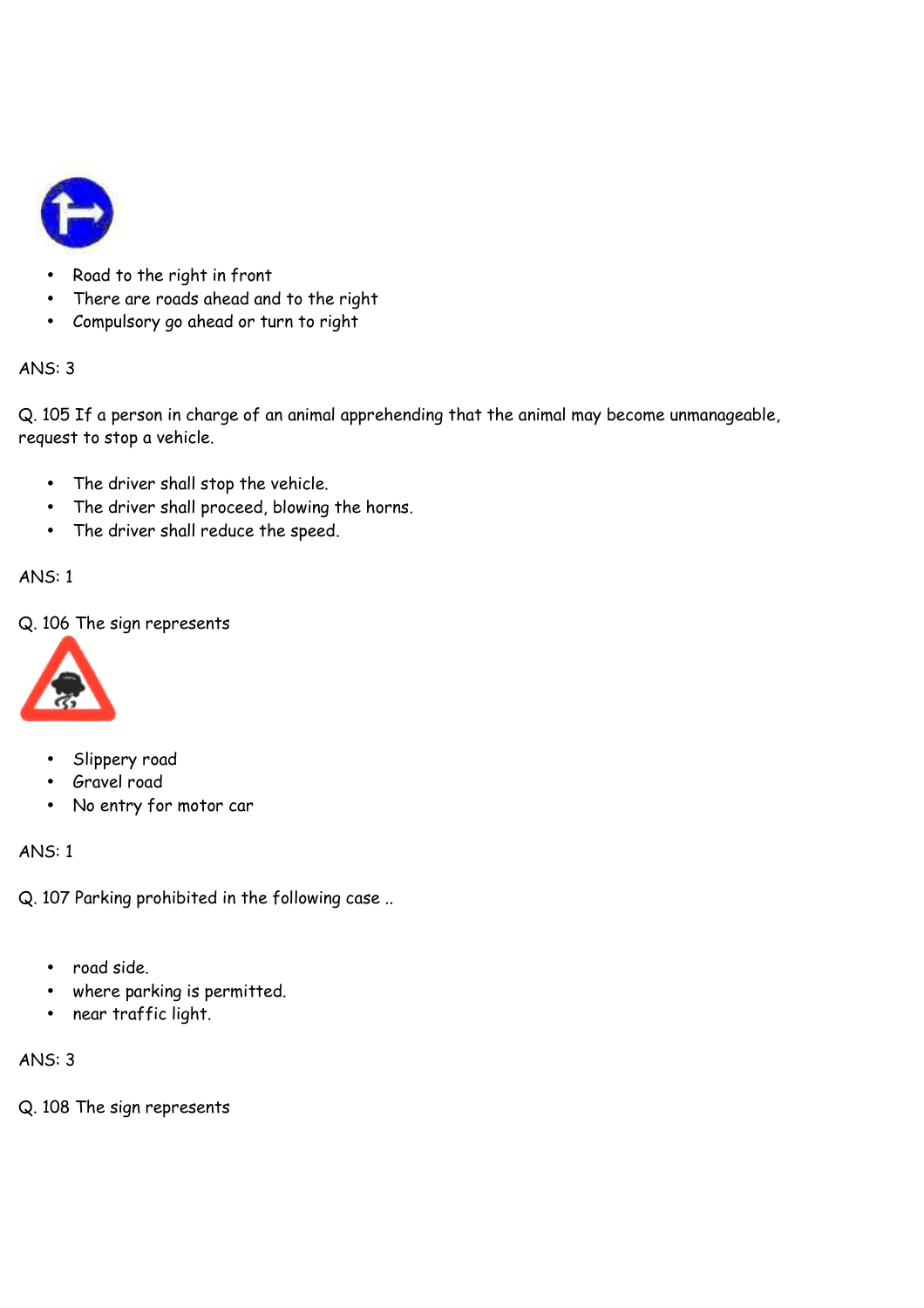

# • Loose gravel

- Slippery road
- No entry for motor car

# ANS: 1

Q. 109 Over speeding

- is an offence leading to suspension or cancellation of driving licence
- is an offence leading to punishment by fine only
- is not an offence

# ANS: 1

Q. 110 The sign represents



- Cycle crossing
- Cycle crossing prohibited
- No entry for cycles

#### ANS: 1

Q. 111 When school buses are stopped for picking up or setting down students

- Blow horn and proceed
- proceed slowly and cautiously since there is chance of students suddenly crossing the road
- No special care is required

# ANS: 2

Q. 112 The sign represents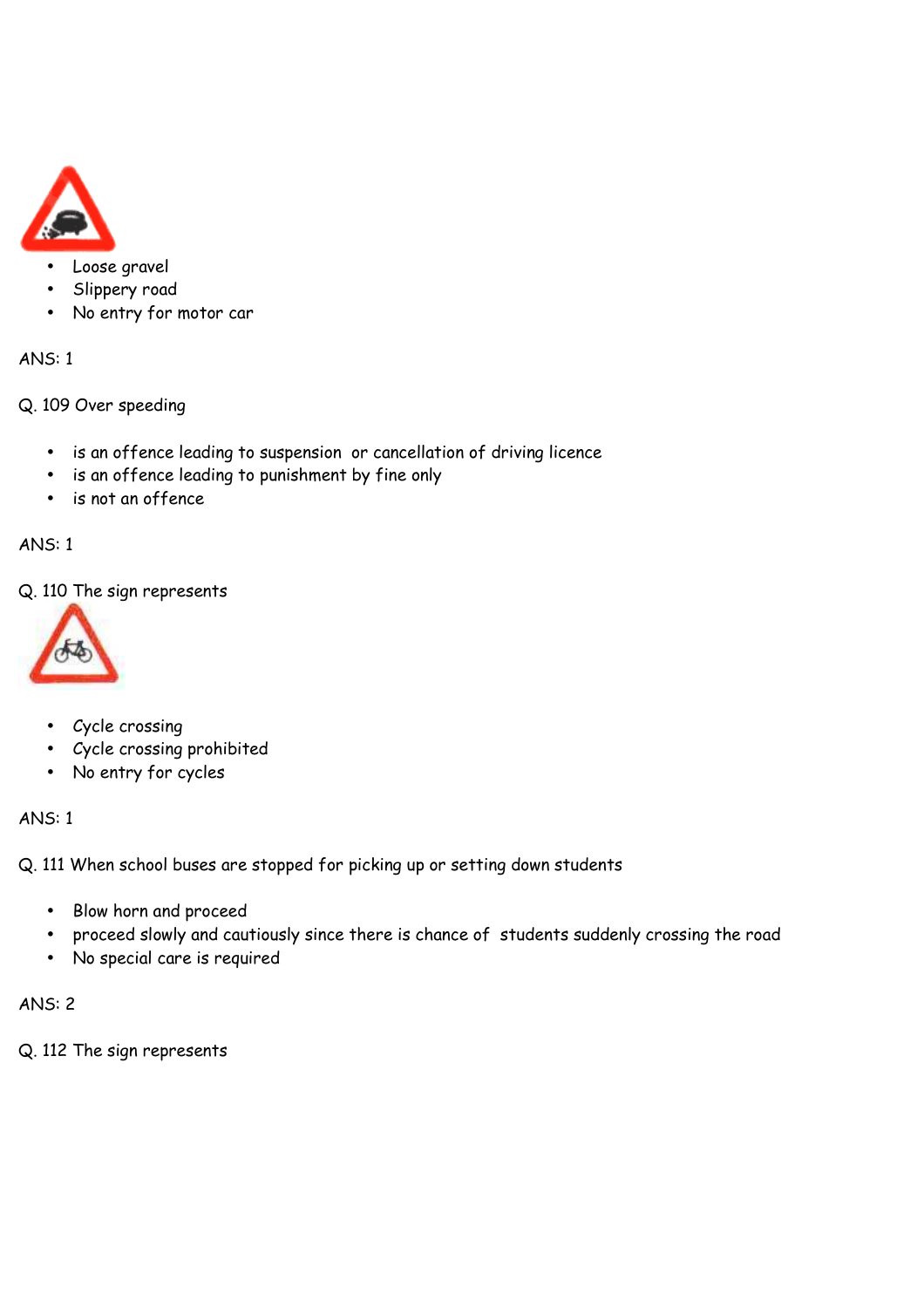

- Cattle prohibited
- Possibility of cattle on road
- Vehicles carrying cattle prohibited

Q. 113 When a blind person crosses the road holding White Cane

- The driver of a vehicle shall consider the white cane as a traffic sign to stop the vehicle
- Blow the horn and proceed
- Slow down and proceed with caution

# ANS: 1

Q. 114 The sign represents



- School ahead
- Pedestrians crossing
- Pedestrians crossing prohibited

# ANS: 1

Q. 115 When a motor vehicle is involved in an accident

- shall report to the nearest police station within 24 hours
- shall report to the nearest police station within12 hours
- shall report to the nearest police station within 48 hours

# ANS: 1

Q. 116 The sign represents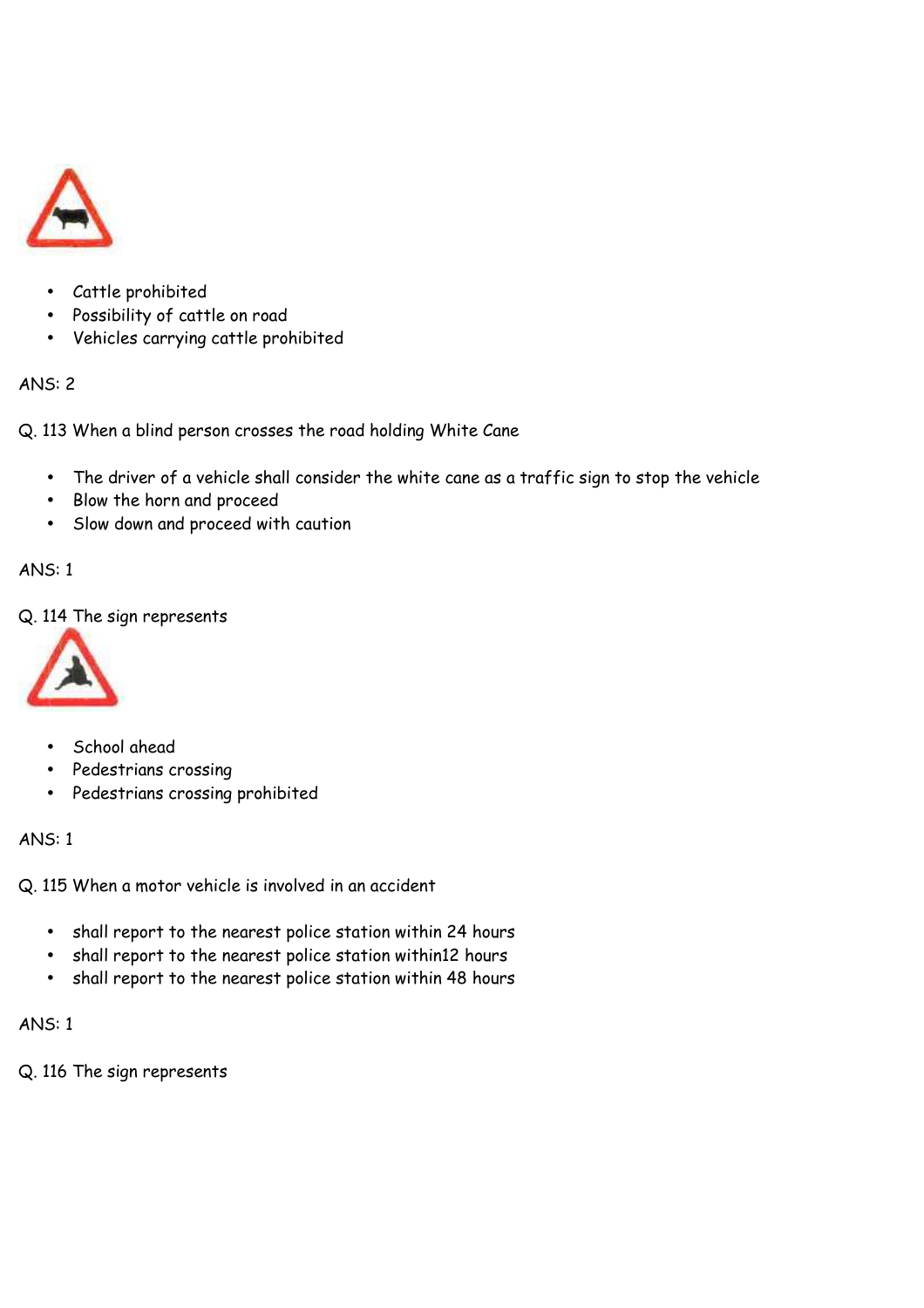

- Men at work
- Children playing
- Pedestrian crossing

Q. 117 When any property of a third party is damaged due to an accident

- driver shall report to the nearest police station within 24 hours
- driver shall report to the nearest police station within 7 days
- need not report to any police station

#### ANS: 1

Q. 118 The sign represents



- Rough road
- Slippery road
- Falling rocks

#### ANS: 3

Q. 119 When the vehicle behind has begun to over take our vehicle

- We shall not overtake another vehicle.
- we can over take another vehicle.
- we can overtake another vehicle blowing horn

ANS: 1 Q. 120 The sign represents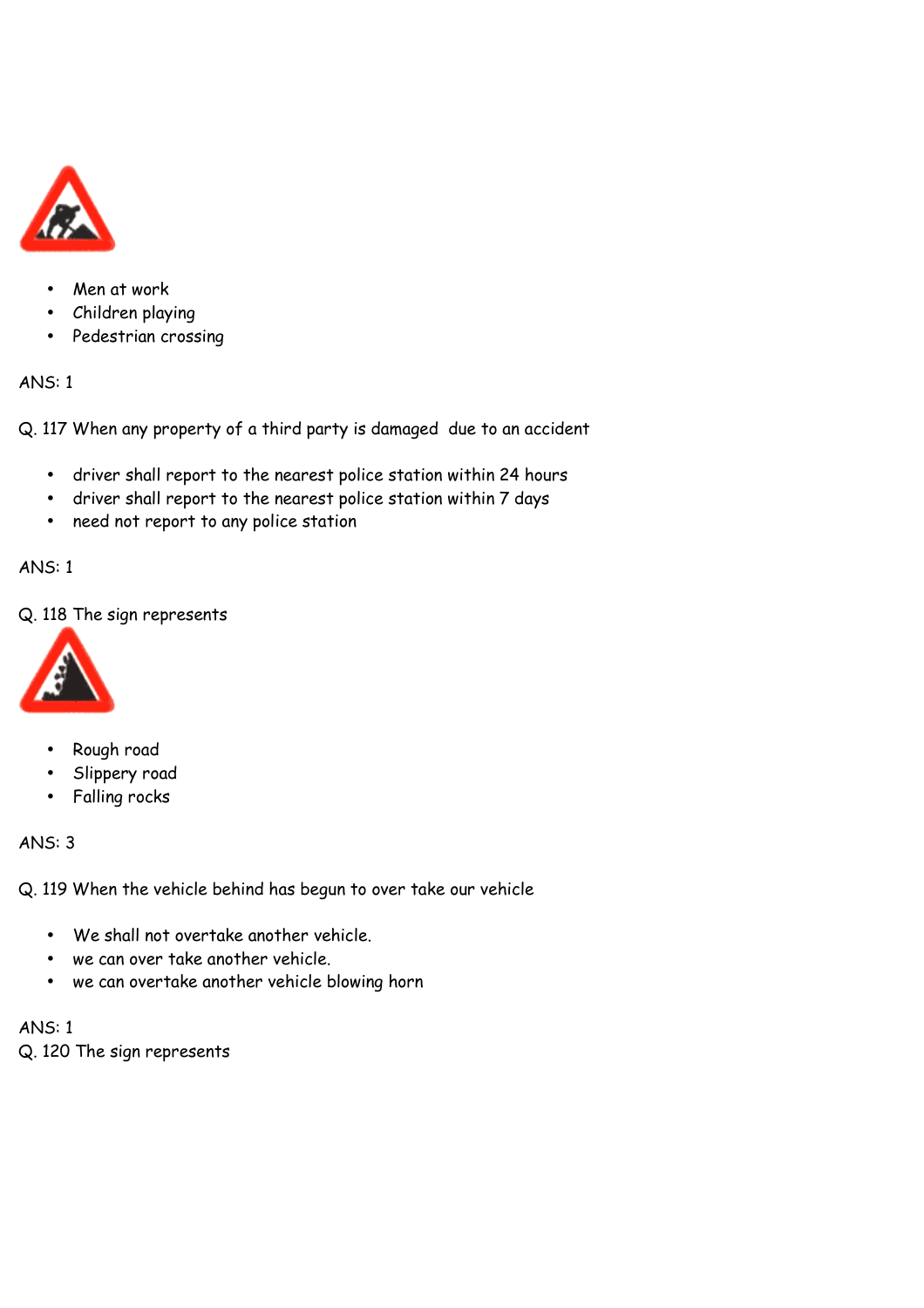

- Bridge ahead
- Ferry
- Refreshment stall ahead

Q. 121 The driver of the vehicle in front has not given signal for over taking

- We can overtake
- we shall not overtake
- we can overtake blowing horn

# ANS: 2

Q. 122 The sign represents



- Steep ascend
- Steep descend
- Slippery road

# ANS: 1

Q. 123 When our vehicle is being over taken

- We shall not increase speed
- We can increase speed
- We can increase speed with due care

ANS: 1

Q. 124 The sign represents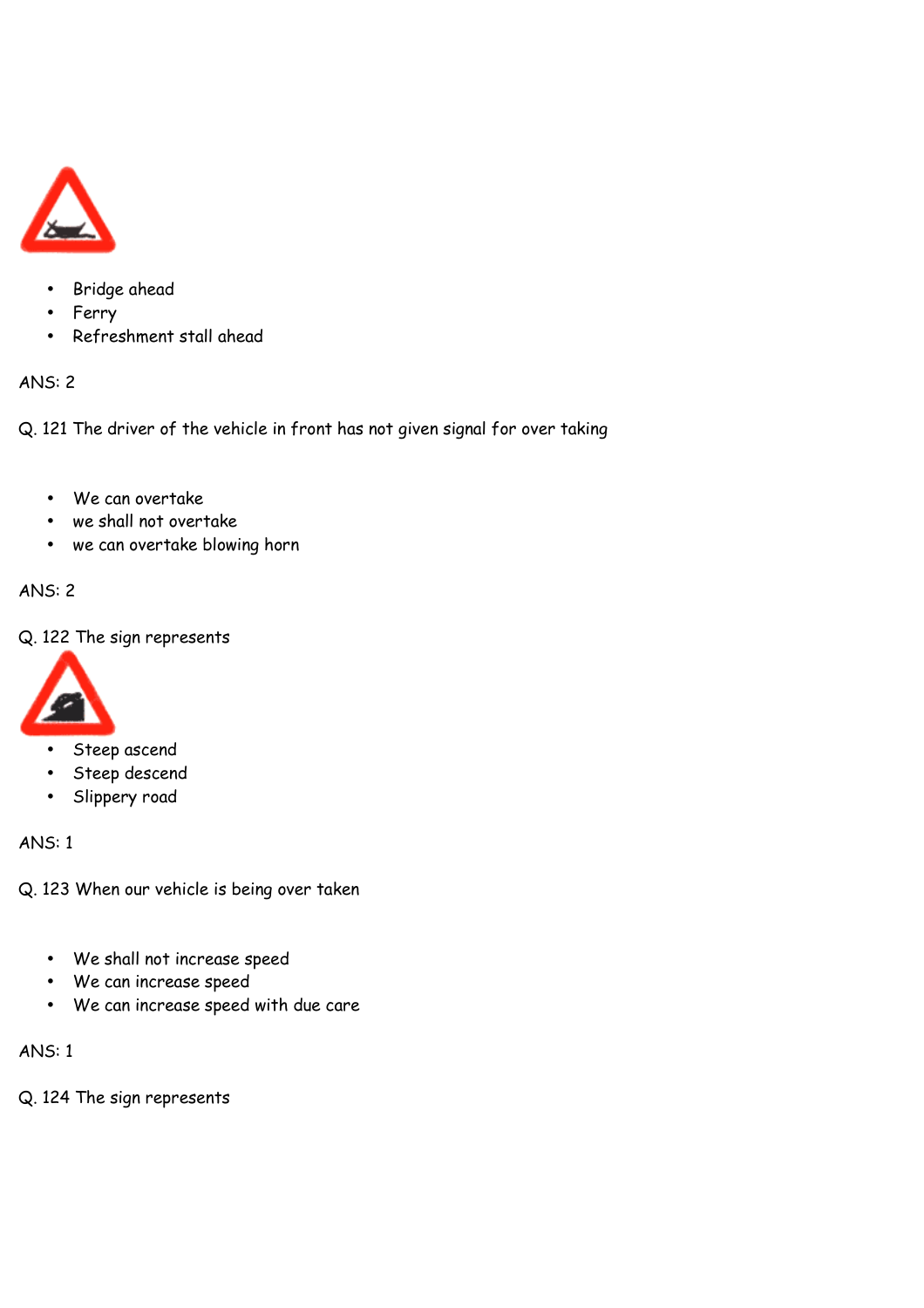

- Steep ascend
- Steep descend
- Slippery road

Q. 125 Parking is prohibited in the following place

- Entrance of hospital
- Left side of the road
- Market area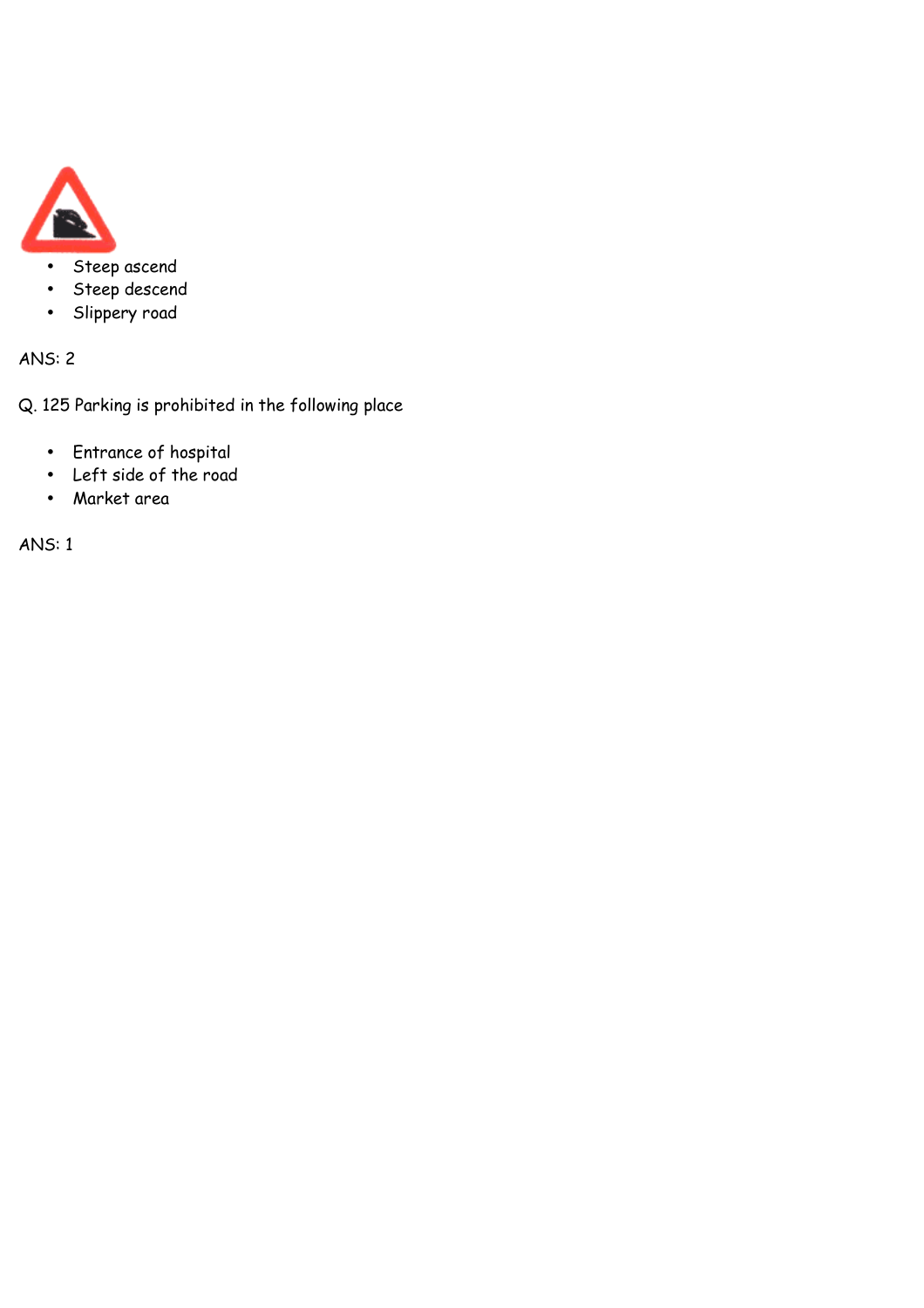# Q. 126 The sign represents



- Narrow road ahead
- Y-intersection
- Road widens ahead

#### ANS: 3

Q. 127 Parking is prohibited in the following place

- blocking a fire hydrant
- near a public well
- left side of the road

# ANS: 1

# Q. 128 The sign represents



- Drainage in middle
- Bridge ahead
- Gap in median

ANS: 3

Q. 129 To carry pillion rider on a motor cycle

- the vehicle shall be provided with foot rest, hand grip and sari guard
- the vehicle shall be provided with side car
- vehicle shall be provided with rear view mirror

# ANS: 1

Q. 130 The sign represents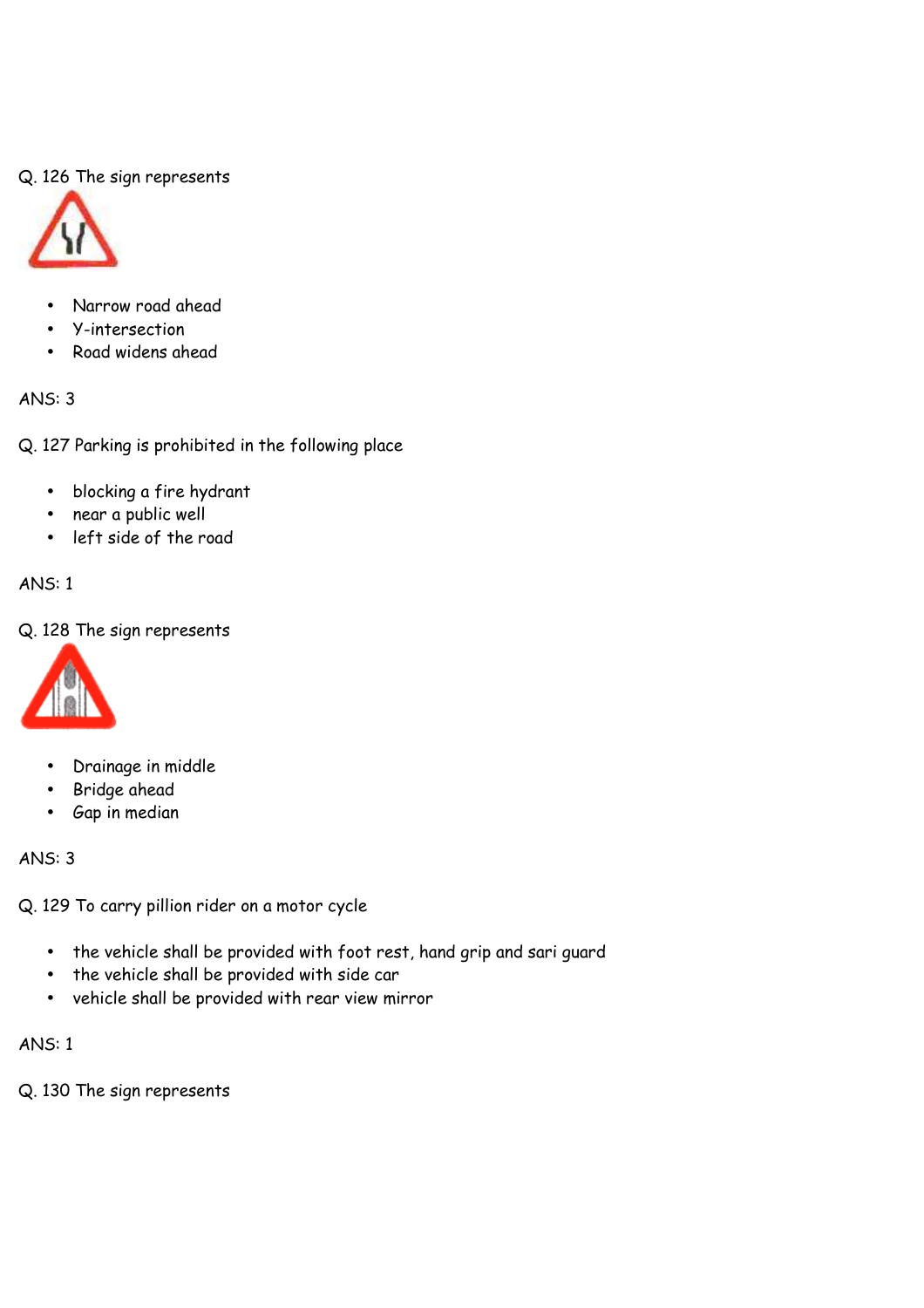

- Hump or rough road
- Zigzag road
- Ghat road

Q. 131 Smoking while driving public service vehicle

- can attract suspension of driving licence
- can attract fine only
- None of the above

ANS: 1

Q. 132 The sign represents



- Barrier ahead
- Railway cross ahead
- Weighbridge ahead

ANS: 1

Q. 133 Abandoning vehicle in a public place causing in convenience to others or passengers

- the driving licence is liable to be suspended or cancelled
- only fine is attracted
- None of the above

ANS: 1

Q. 134 The sign represents

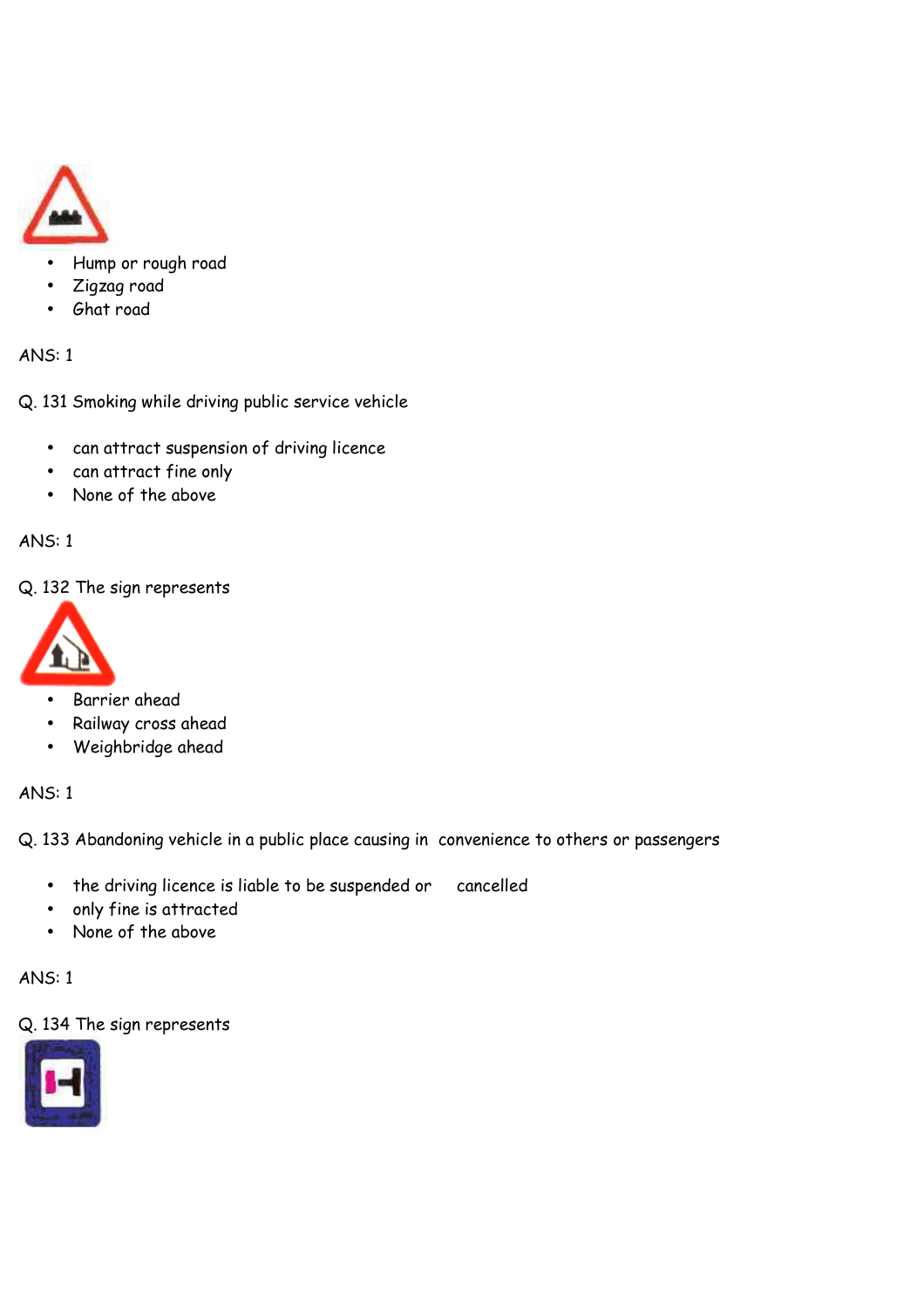- No thorough side road
- Left turn
- Bridge ahead

Q. 135 Abandoning a transport vehicle as a mark of protest or agitation or any kind of strike, in a public place or in any other place causing obstruction or inconvenience to the public or passengers or other users of such places

- the driving licence is liable to be suspended or cancelled
- only fine is attracted
- Legitimate right of driver

# ANS: 1

Q. 136 The sign represents



- Ferry ahead
- Main road ahead
- No thorough road

ANS: 3

Q. 137 Carrying overload in goods carriages

- legally not punishable
- Only fine is attracted
- can attract suspension or cancellation of driving licence

ANS: 3

#### Q. 138 The sign represents

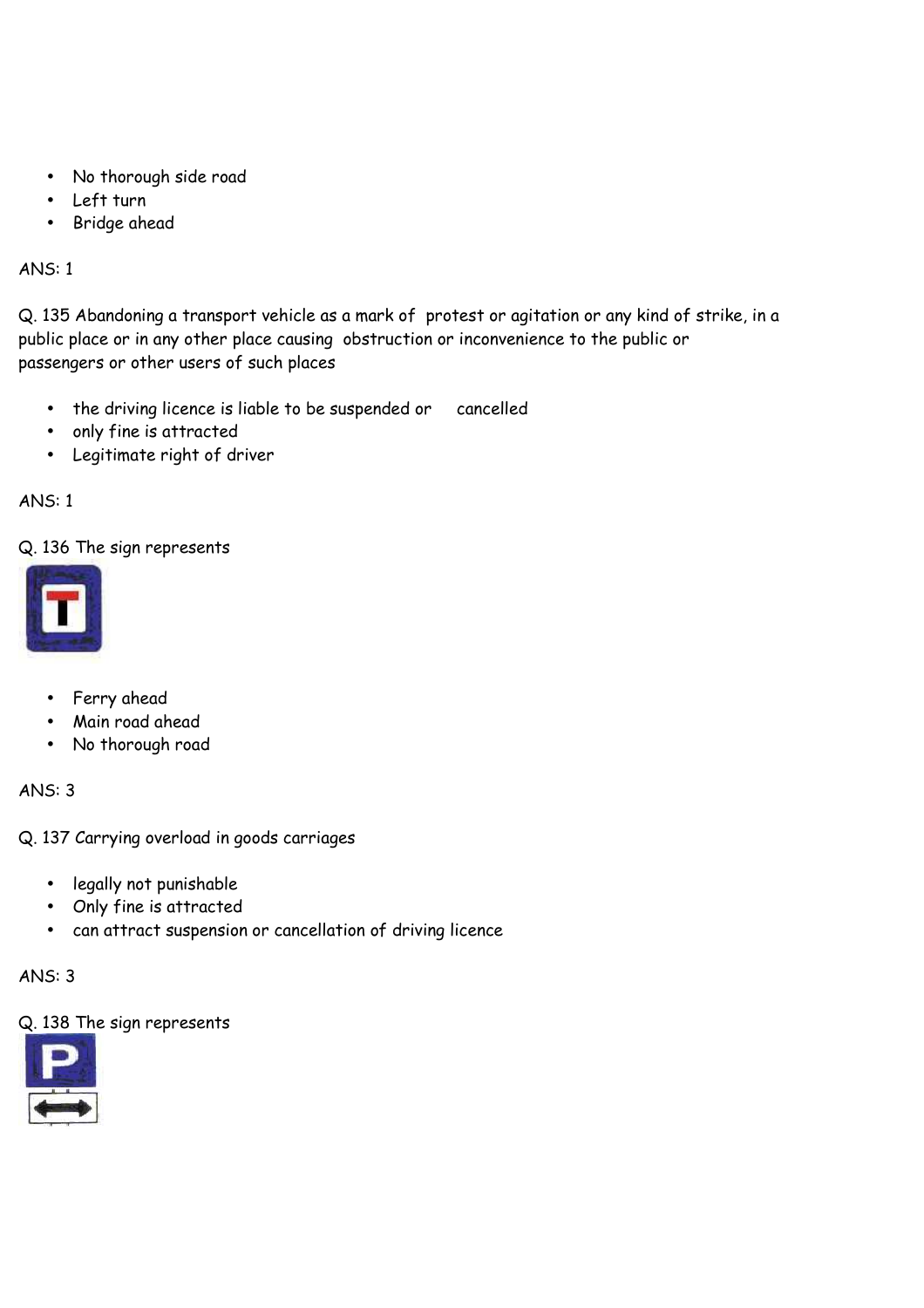- Parking prohibited
- Parking both sides
- Police aid post

Q. 139 The driver of a taxi refusing the offer for journey for the reason that the distance is short.

- can attract suspension / cancellation of driving licence
- only fine is attracted
- None of the above

# ANS: 1

# Q. 140 The sign represents



- Parking lot scooters and motor cycles
- Scooters and motor cycles prohibited
- Scooters and motor cycles repairing

# ANS: 1

Q. 141 When you reach an intersection where there is no signal light or police man, you will

- Give way to traffic approaching the intersection from other roads
- Give proper signal, sound the horn and proceed
- Give way to the traffic approaching the intersection on your right side and proceed after giving necessary signals.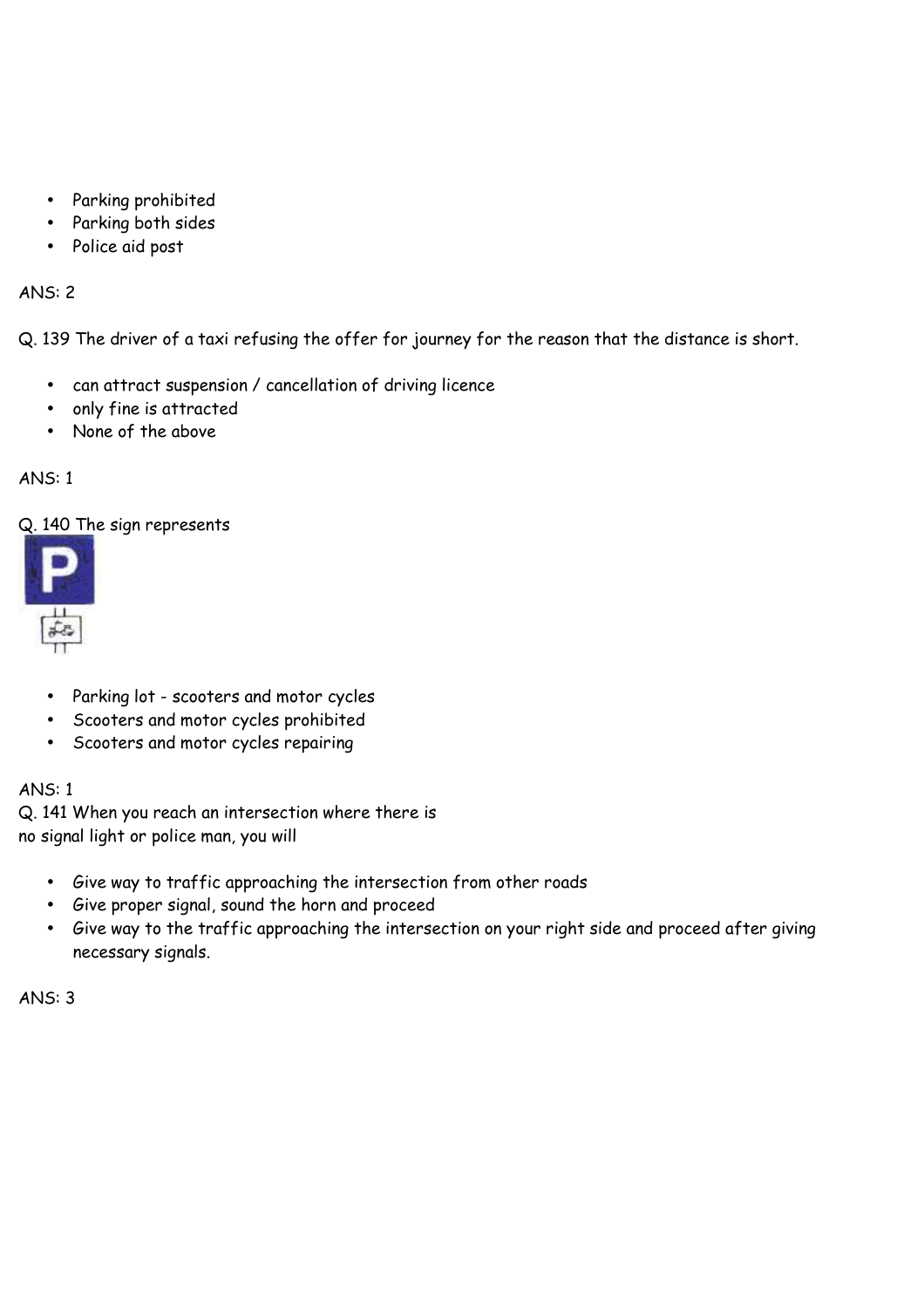# Q. 142 The sign represents



- No entry for private cars
- Parking lot Taxis
- Parking for police vehicles

# ANS: 2

Q. 143 While you are approaching an intersection where the yellow signal light is blinking, you should

- As there is no restriction, proceed at the same speed
- Stop the vehicle and wait for the green light to appear
- Slow down the vehicle and proceed only after ensuring that it is safe to do so

# ANS: 3

# Q. 144 The sign represents



- Petrol pump
- Parking lot Autorikshaws
- Autorikshaw parking prohibited

# ANS: 2

Q. 145 Where the road is marked with continuous yellow line the vehicle should

- Not touch or cross the yellow line
- Allow to overtake only through the right side of yellow line
- Cross the line only when overtaking a vehicle in front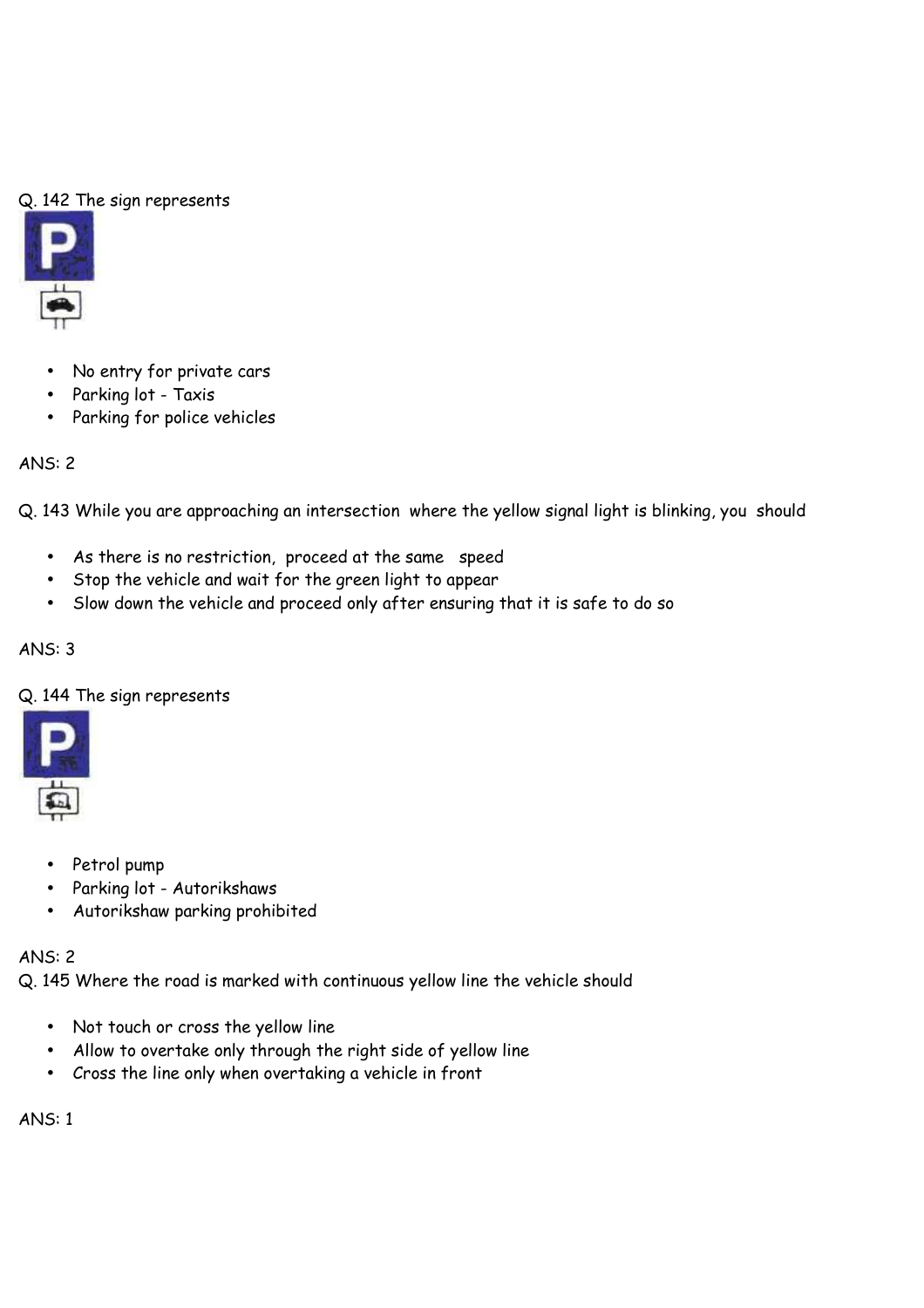#### Q. 146 The signal represents



- Request to stop the vehicle coming behind
- Intends to turn right
- Request to stop the vehicle from opposite direction

#### ANS: 2

Q. 147 While you are driving on gradient roads, you should

- Give precedence to the vehicles coming down the hill
- Give precedence to the vehicles going up the hill
- Give precedence to the vehicles carrying heavy load

#### ANS: 2

#### Q. 148 The signal represents



- Intends to turn left
- Intends to turn right
- Request to stop all other vehicles

#### ANS: 1

Q. 149 The driver of a tractor shall not carry

- Any person other than the driver.
- More than three persons other than the driver.
- More than two persons including the driver.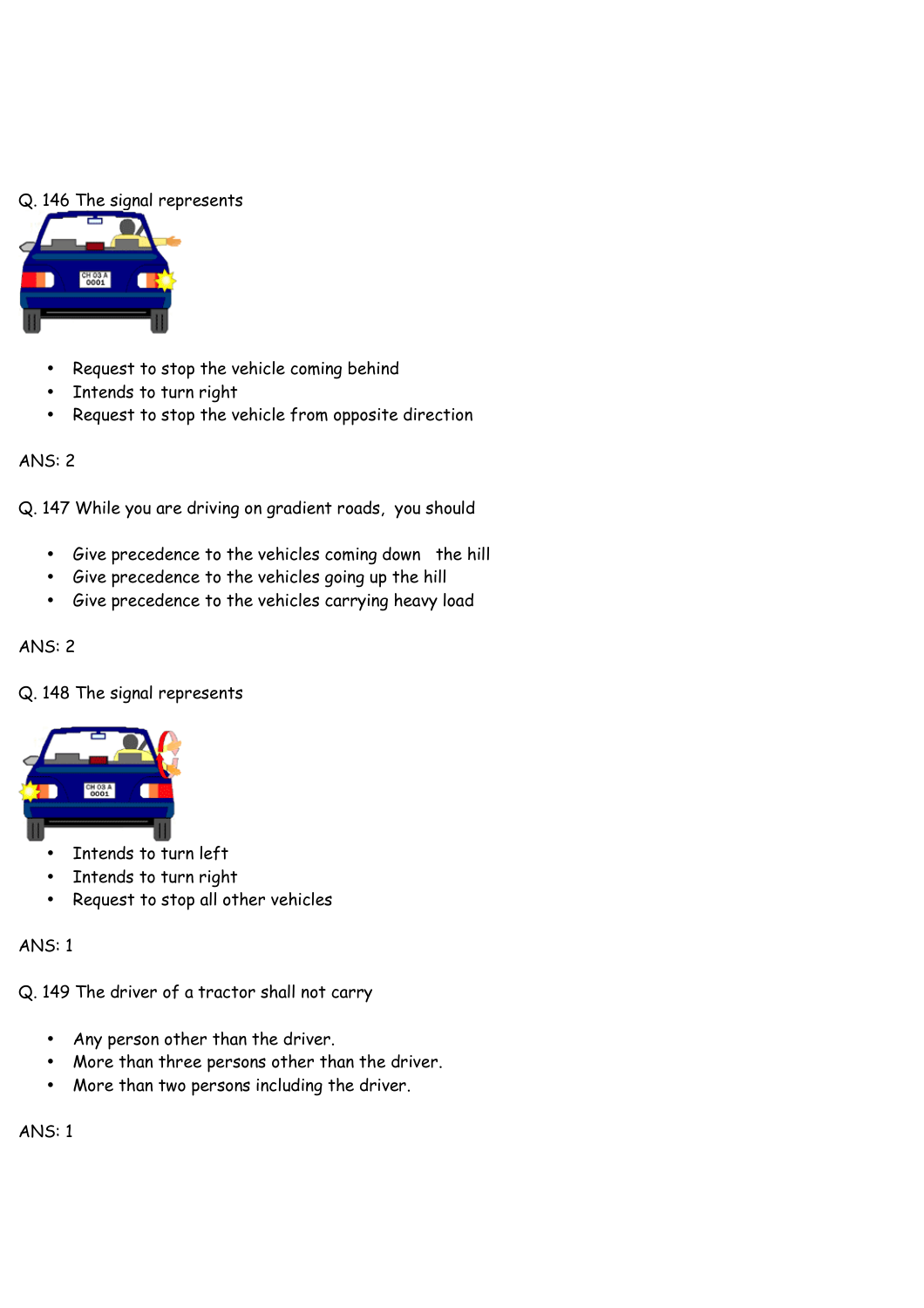# Q. 150 The signal represents



- Intends to turn right
- Request to stop the vehicle coming from opposite direction
- Intends to slow down the vehicle

# ANS: 3

Q. 151 While a vehicle entering a main road from a branch road, the driver shall give preference.

- To the vehicles coming from the left
- To the vehicles coming from the right
- To all vehicles proceeding along the main road

# ANS: 3

# Q. 152 The signal represents



- Intends to go straight
- Intends to stop the vehicle
- Intends to turn right

# ANS: 2

Q. 153 You can overtake a vehicle through the left side if

- The driver of that vehicle indicates his intention to turn right and proceeds to the center of the road
- There is sufficient space on the left side
- That vehicle moves slowly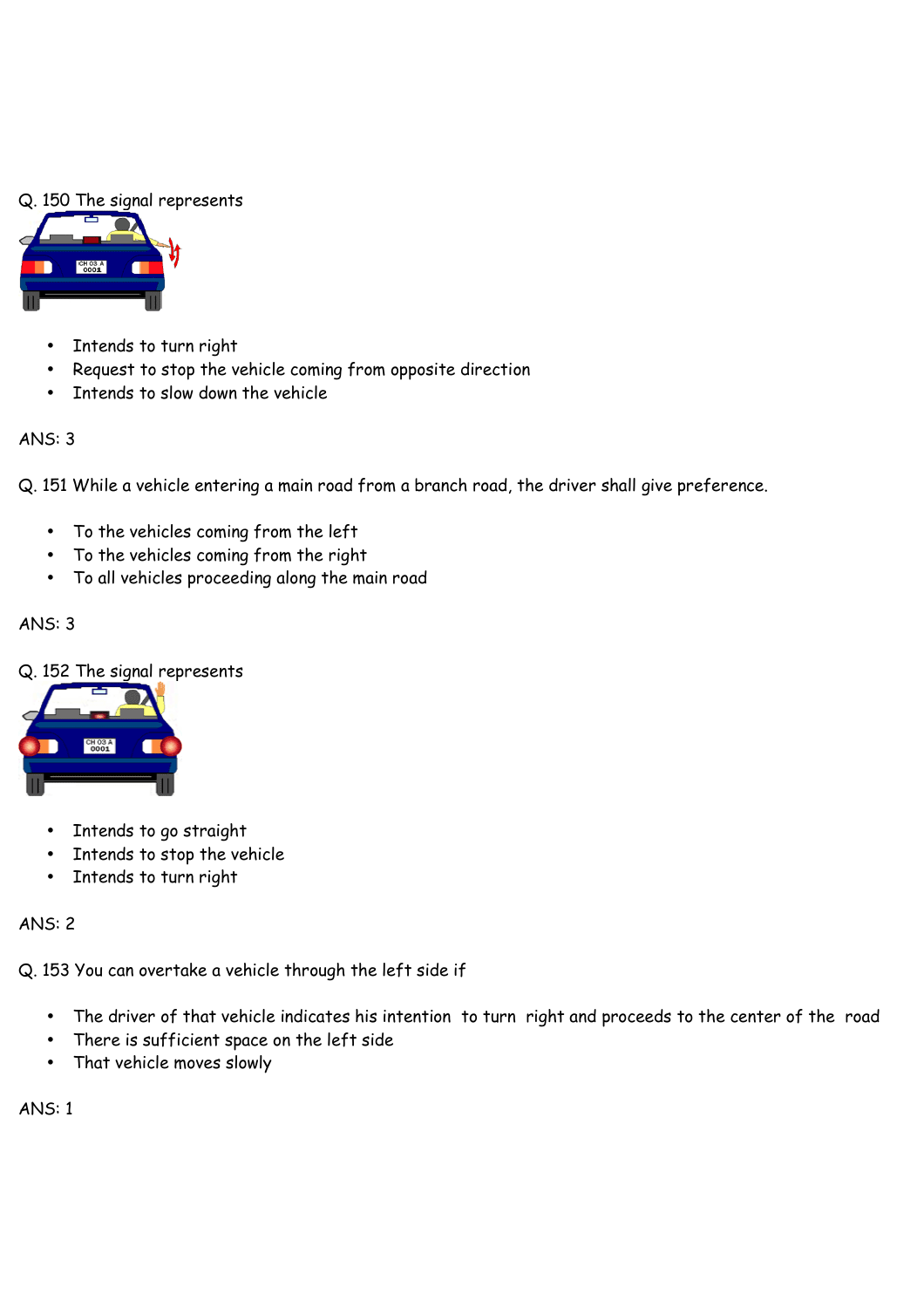### Q. 154 The signal represents



- Request to stop the vehicle from behind
- Request to pass the vehicle from behind
- Request to stop the vehicle from front

#### ANS: 1

Q. 155 What is "Tail-gating" ?

- Driving too close behind a vehicle in a dangerousmanner.
- Keeping safe distance from the vehicle ahead regulating the speed proportionately.
- Keeping a distance of atleast 7 metres from the vehicle ahead.

#### ANS: 1

#### Q. 156 The signal represents



- Request to pass the vehicles coming from the left
- Request to pass the vehicle coming in opposite direction
- Request to stop the vehicle from behind andfront

#### ANS: 3

Q. 157 A vehicle can be seized by authorised officers, if

- The vehicle is not covered by a valid registration or permit
- The vehicle is not covered by a valid insurance
- The vehicle exceeds the speed limit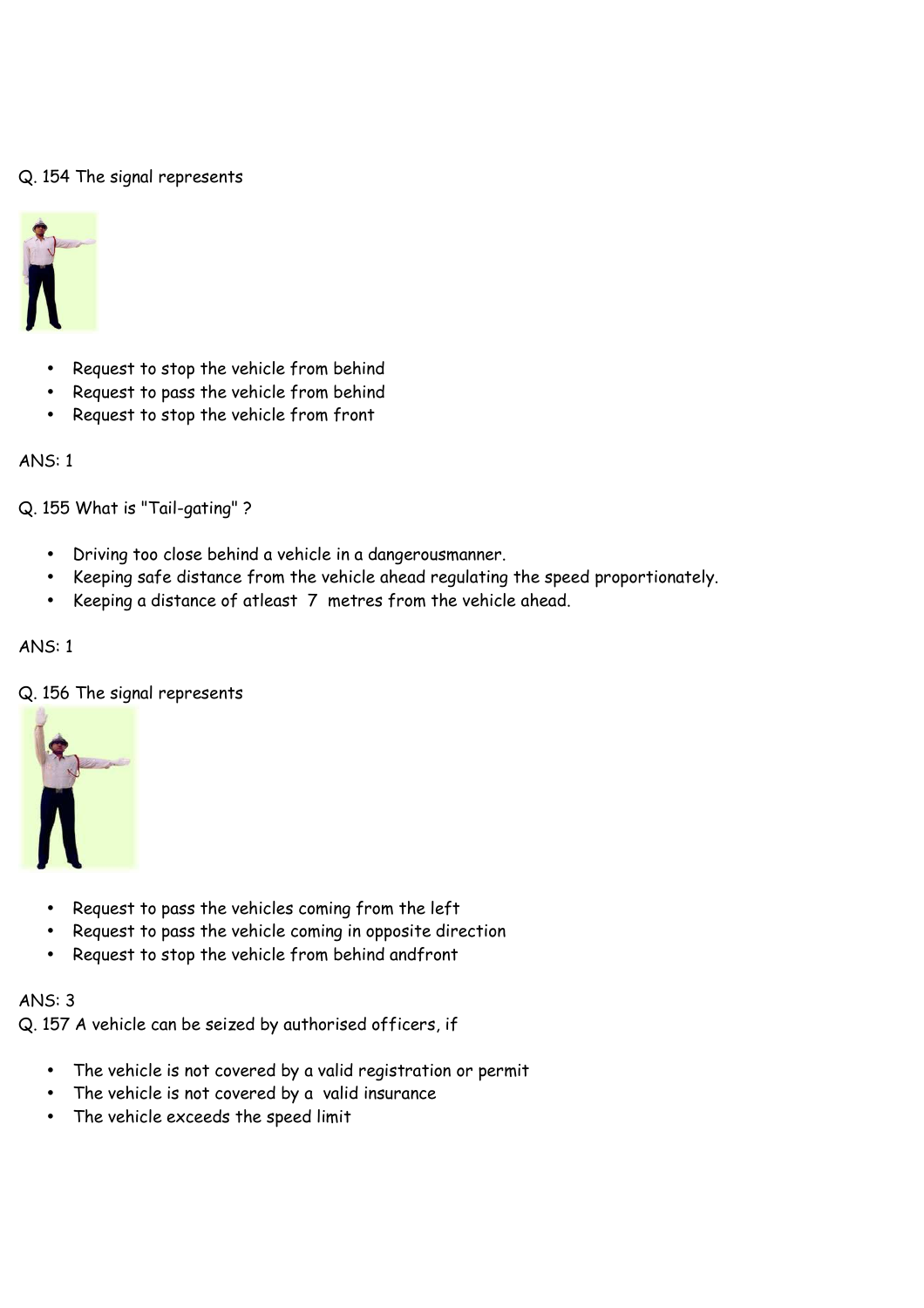# Q. 158 The signal represents



- Request to stop the vehicle from front
- Request to stop the vehicle from behind
- Request to pass the vehicle from front

# ANS: 1

Q. 159 Type of horn permitted

- Air- horn
- Multi-toned horn
- Electric horn

# ANS: 3

Q. 160 Road on which driving in reverse gear is prohibited

- One-way road
- Steep descending road
- Steep ascending road

# ANS: 1

Q. 161 If drunken driving is detected, the driver is liable to be punished withe

- Imprisonment which may extent to 6 months or Rs.2000/- as fine or both
- Imprisonment which may extent to 1 year or fine up to Rs.4000/- or both
- 2 years rigorous imprisonment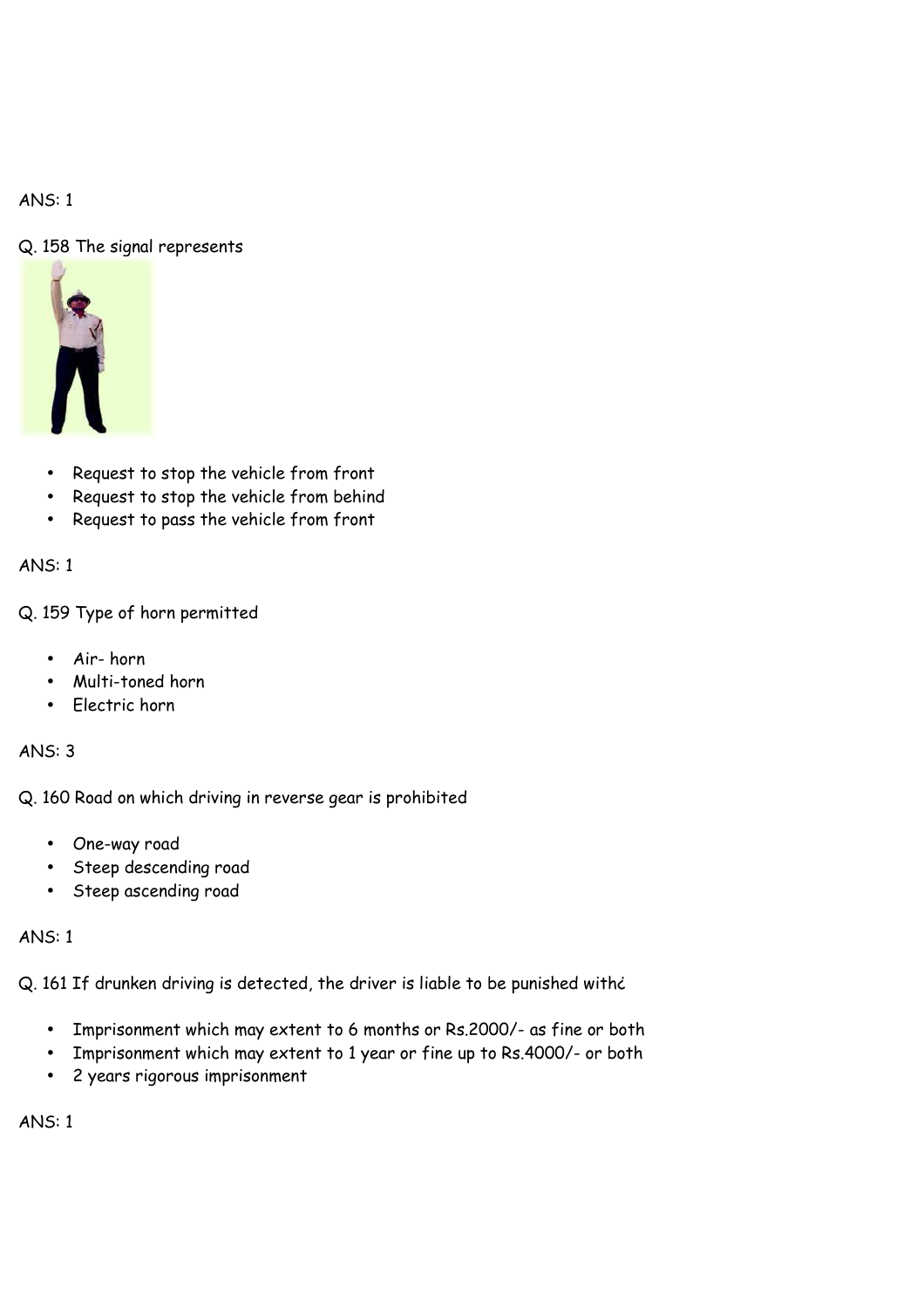Q. 162 You hold a learners licence for motor cycle ¿.

- You will drive when the traffic is less
- You will drive the vehicle only when an instructor holding driving licence to drive motor cycle accompanies
- You will not carry any other person on the motor cycle except for the purpose of getting instructions from an instructor who holds a valid driving licence to drive motor cycle

# ANS: 3

Q. 163 When the yellow light at an intersection appear on the signal light, the driver of a approaching vehicle should

- Ensure safety and drive away
- Slow down to stop
- Sound horn and proceed

# ANS: 2

Q. 164 All motor vehicles must be covered by

- Life Insurance
- Third party Insurance
- Comprehensive Insurance

### ANS: 2

Q. 165 Minimum distance to be kept from the vehicle going in front

- 10 meter
- 5 meter
- safe distance according to speed.

#### ANS: 3

Q. 166 The number of passengers permitted to be taken in private vehicle is recorded in the

- Registration Certificate
- Tax Token
- Permit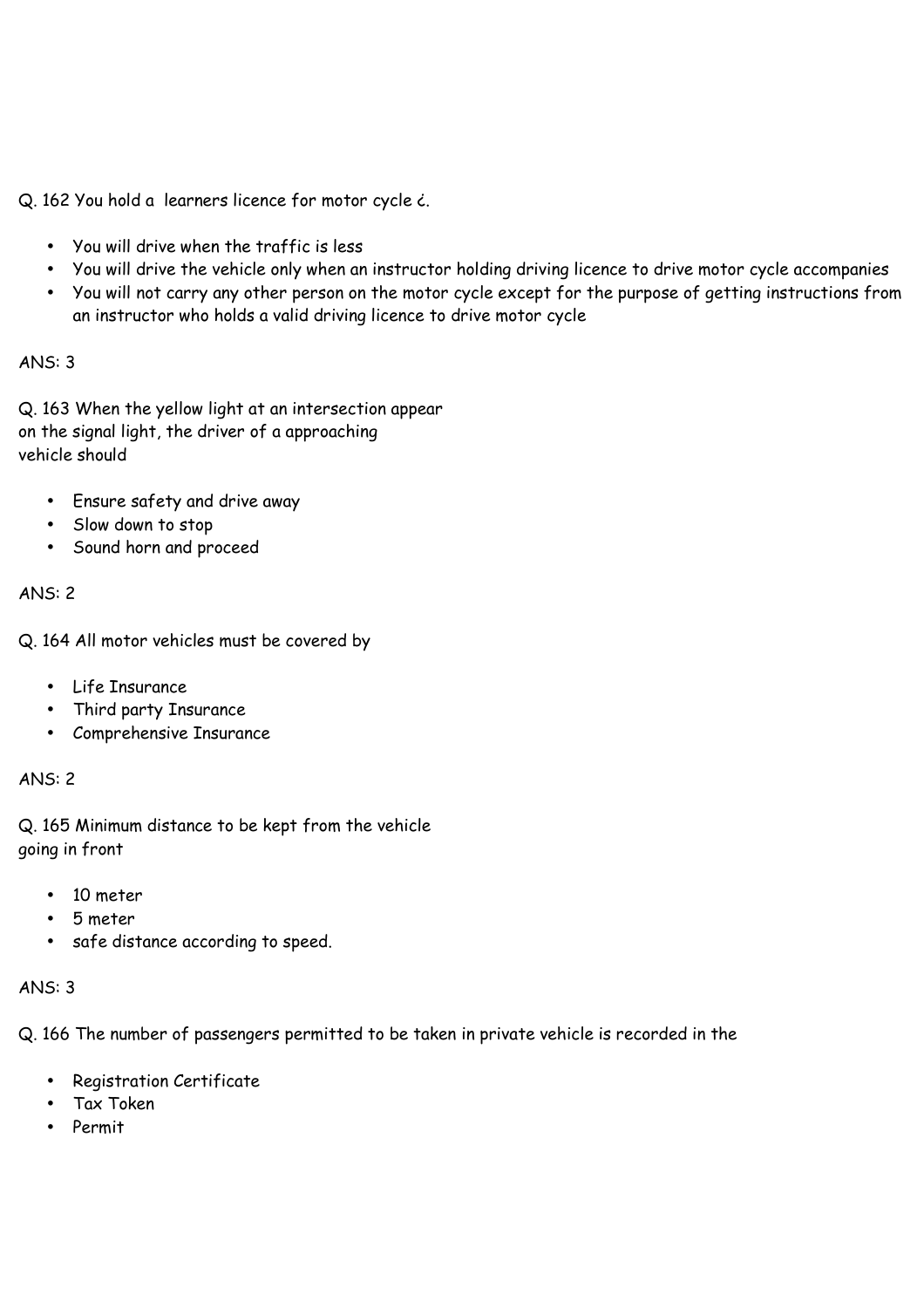Q. 167 Overtaking is prohibited when ..

- the road is marked with broken center line in white colour.
- the road is marked with continuous center line in yellow colour.
- vehicle is driven on a steep hill.

# ANS: 3

Q. 168 If the road is marked with broken white lines, you ¿

- shall not change track.
- can change track if required.
- shall stop the vehicle.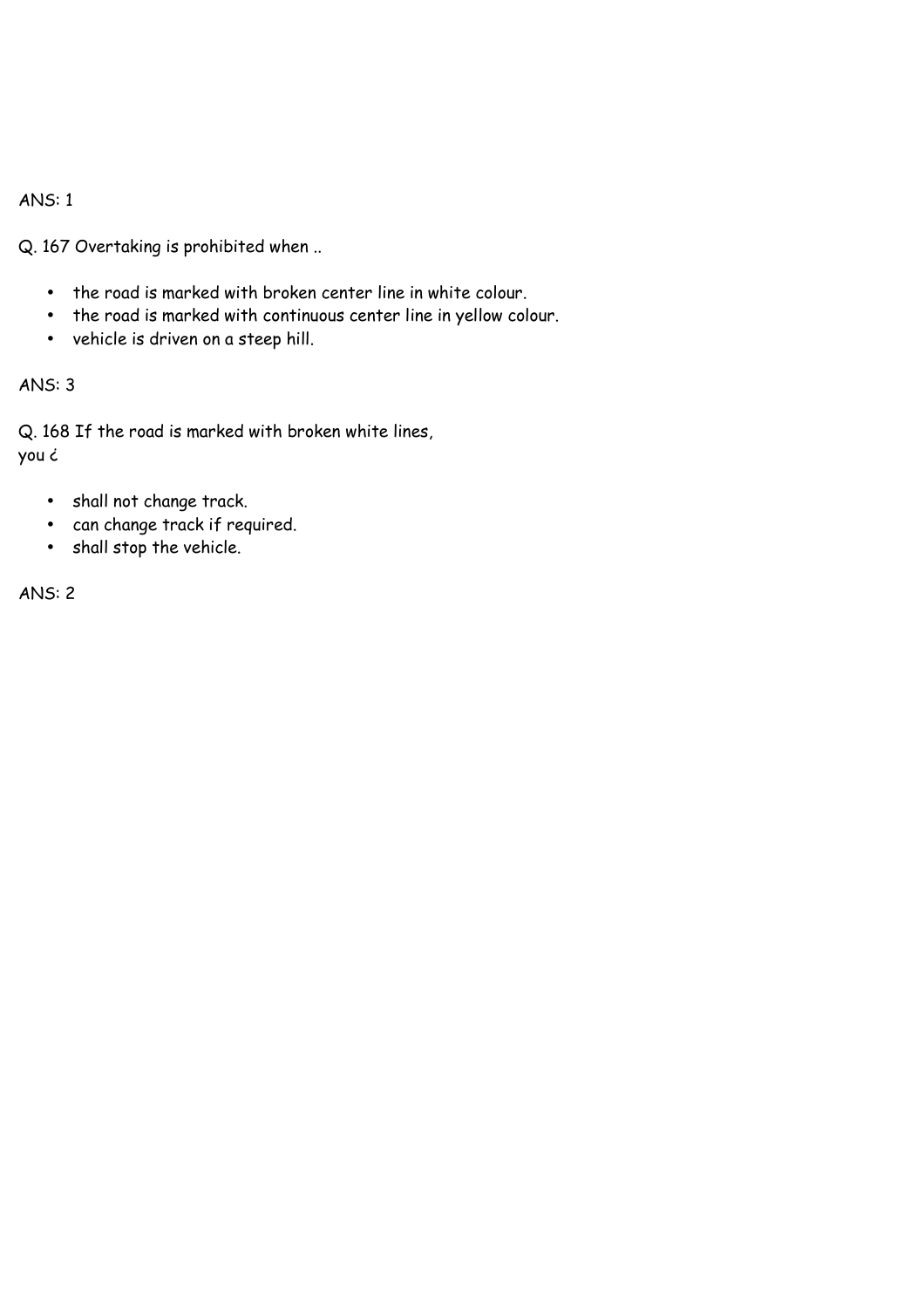Q. 169 Blinking red traffic light means.

- stop the vehicle till green light glows.
- stop the vehicle and proceed if safe.
- reduce speed and proceed.

ANS: 2

Q. 170 Maximum permitted speed of a motor car on national high way in the state..

- 60 km/hour
- 70 km/hour
- 80 km/hour

#### ANS: 2

Q. 171 What is defensive driving ?

- Driving cautiously anticipating violation of trafficrules and road signs both by drivers and other road users.
- Driving with sole aim of reaching the destination with no regards to road signs.
- Driving on the assumption that other road users will be cautious about their safety.

# ANS: 1

Q. 172 What is meant by stop line

- A line with 5 centimeters width in white or yellowcolour at the approach of road junction or pedestrian crossing
- A line drawn through the center of the road in yellow colour
- A broken white line through the center of the road

# ANS: 1

Q. 173 Before starting the engine of a vehicle

- Check radiator water level and engine oil level
- Check head light
- Check brake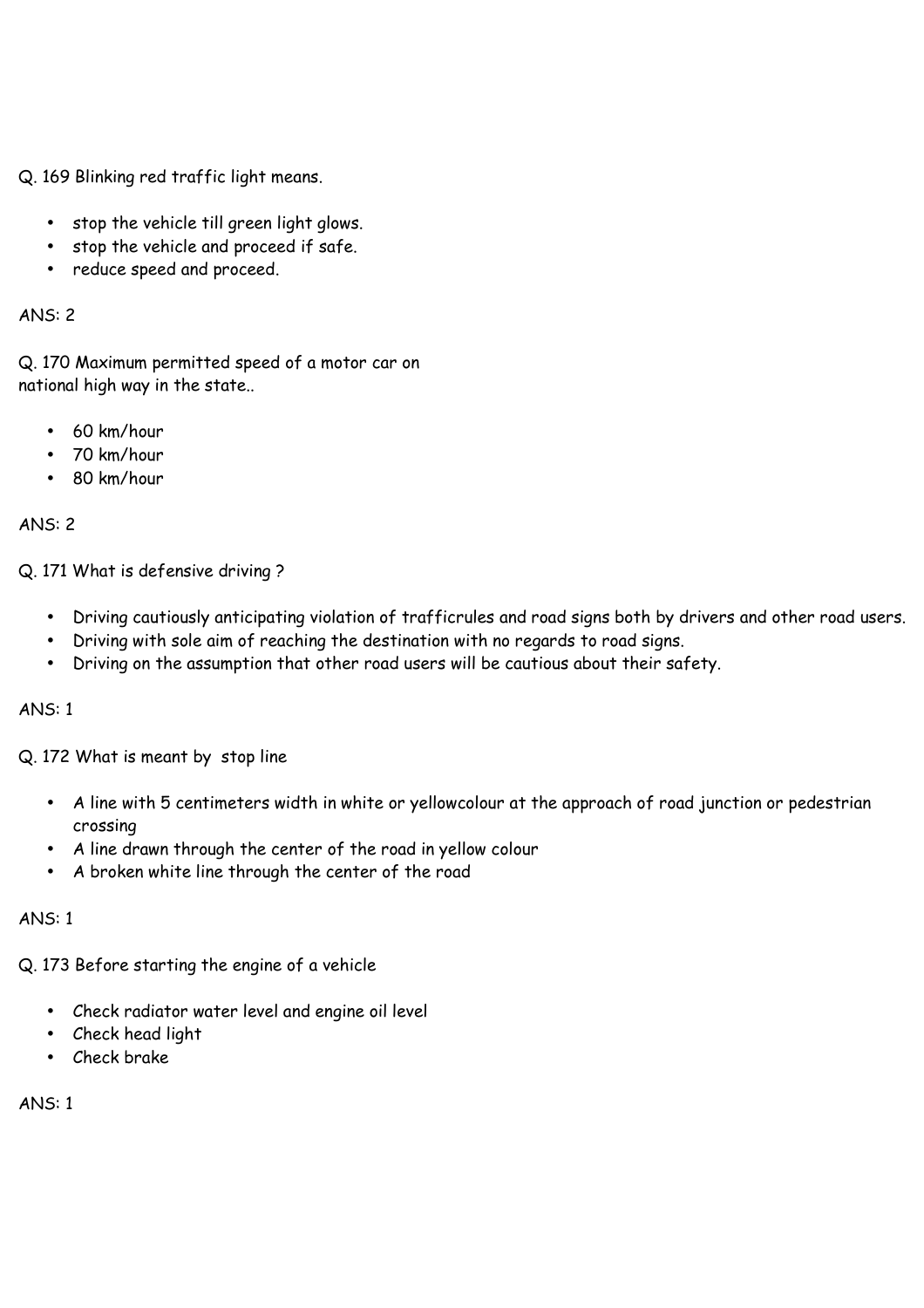Q. 174 Maximum permissible speed of a motor cycle

- No Limit
- 50 Km/hr
- 60 Km/hr

#### ANS: 2

Q. 175 The only vehicle which is permitted to be driven at a speed exceeding 60 Km/hr

- Motor Cycle
- Motor Car
- Stage Carriage

### ANS: 2

Q. 176 Maximum permissible speed of a motor car near educational institution .

- 40 km/hour
- 25 km/hour
- 30 km/hour

ANS: 2

Q. 177 Maximum permitted speed of trucks on national high way in the state..

- 50 km/hour
- 60 km/hour
- 70 km/hour

ANS: 2

Q. 178 Maximum permissible speed of a two wheeler near educational institution.

- 25 km/hour
- 30 km/hour
- 40 km/hour

ANS: 1

Q. 179 Projection of load upto one metre (100 cms) towards back is permitted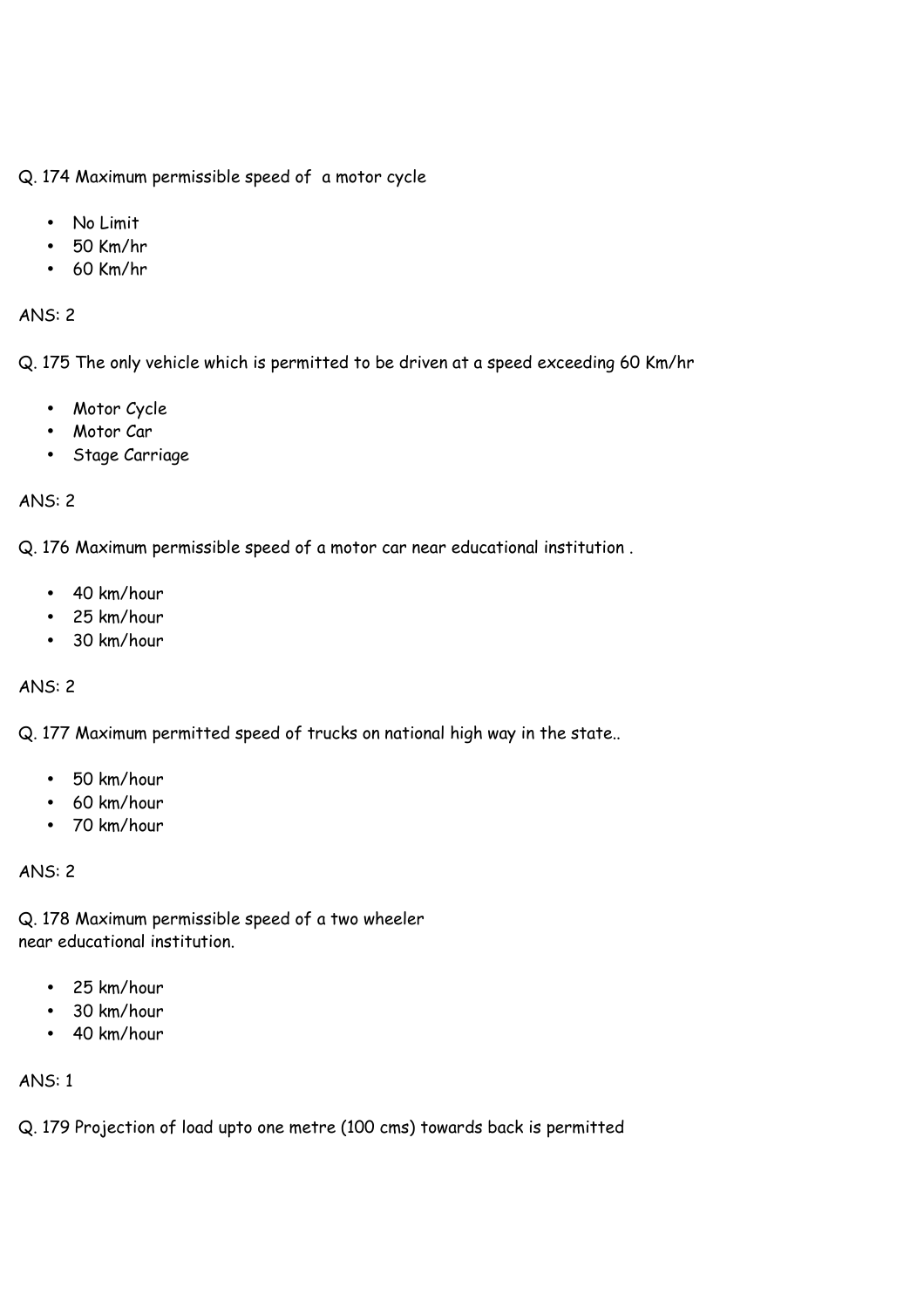- in tractor
- in stationwagon
- in goods carriages

Q. 180 When lorries are loaded

- The load can be projected to both sides within 30 cm.
- The load shall not project on both sides.
- The load can be projected to both sides within 50 cm.

# ANS: 2

Q. 181 Maximum length of load that can be projected from the rear part of a goods carriage

- 150 cm
- 100 cm
- 120 cm

# ANS: 2

Q. 182 Maximum permissible speed of heavy motor vehicles in the cities

- 35 Km/hr
- 45 Km/hr
- 60 Km/hr

# ANS: 2

Q. 183 Maximum distance allowed between towing and towed vehicles

- 15 meters
- 5 meters
- 10 meters

# ANS: 2

Q. 184 Maximum permissible speed of a motor cycle in cities

• 40 km/hour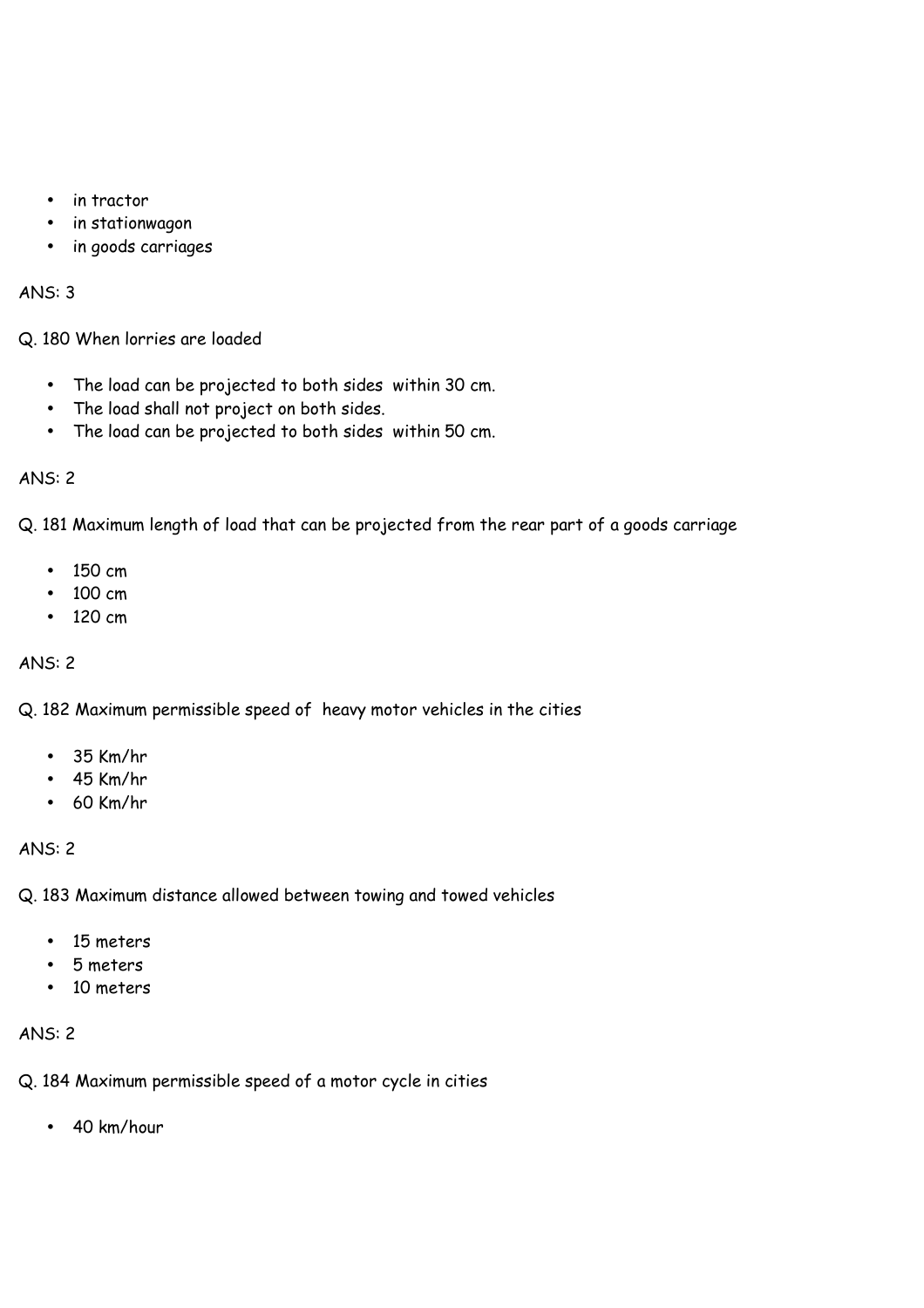- 30 km/hour
- 50 km/hour

Q. 185 You are driving on a two-lane street, vehicle in front of you is moving very slowly and the road ahead is clear for overtaking, you should --

- Pass the vehicle from the left hand side.
- Pass the vehicle from the right hand side.
- Pass the vehicle from any convenient side.

# ANS: 1

Q. 186 Maximum speed permitted for vehicles towing another vehicle

- 20 km/hour
- 24 km/hour
- 32 km/hour

# ANS: 2

Q. 187 Motor vehicle which is not permitted to drive in ghat roads at a speed of more than 30 Km/h

- heavy passenger vehicle
- motor car
- Autorickshaw

ANS: 2

Q. 188 Circumstances in which a motor cycle can be driven at the speed of 60 km/hour.

- During night .
- During day time.
- Under no circumstances.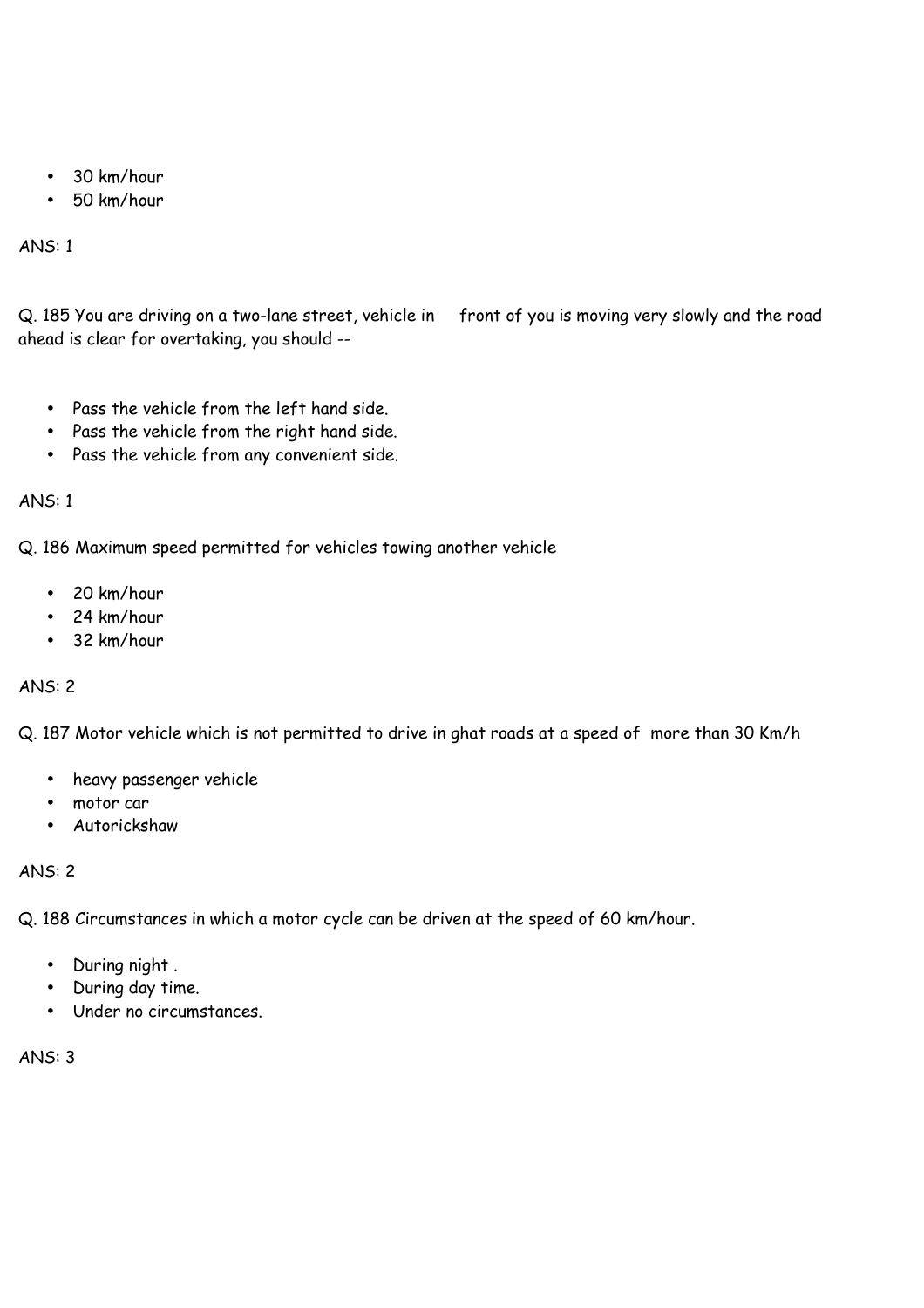Q. 189 The maximum speed permitted for motor cycles in city during night time

- 25Km/hr
- 30 Km/hr
- 40 Km/hr

### ANS: 2

Q. 190 Maximum permitted weight that can be carried on a goods carriage.

- No limit
- allowed as per permit
- 10 ton

# ANS: 2

Q. 191 The minimum fine for over - loading in goods carriage.

- Rs- 1000/-
- Rs- 2000/-
- Rs- 3000/-

# ANS: 2

Q. 192 Maximum permissible speed of an autorickshaw near educational inistitution.

- 35 km/hour
- 25 km/hour
- 20 km/hour

# ANS: 2

Q. 193 Maximum permissible speed of a light motor vehicle near educational institution.

- 45 km/hour
- 35 km/hour
- 25 km/hour

# ANS: 3

Q. 194 Maximum permissible speed of motor car on ghat roads.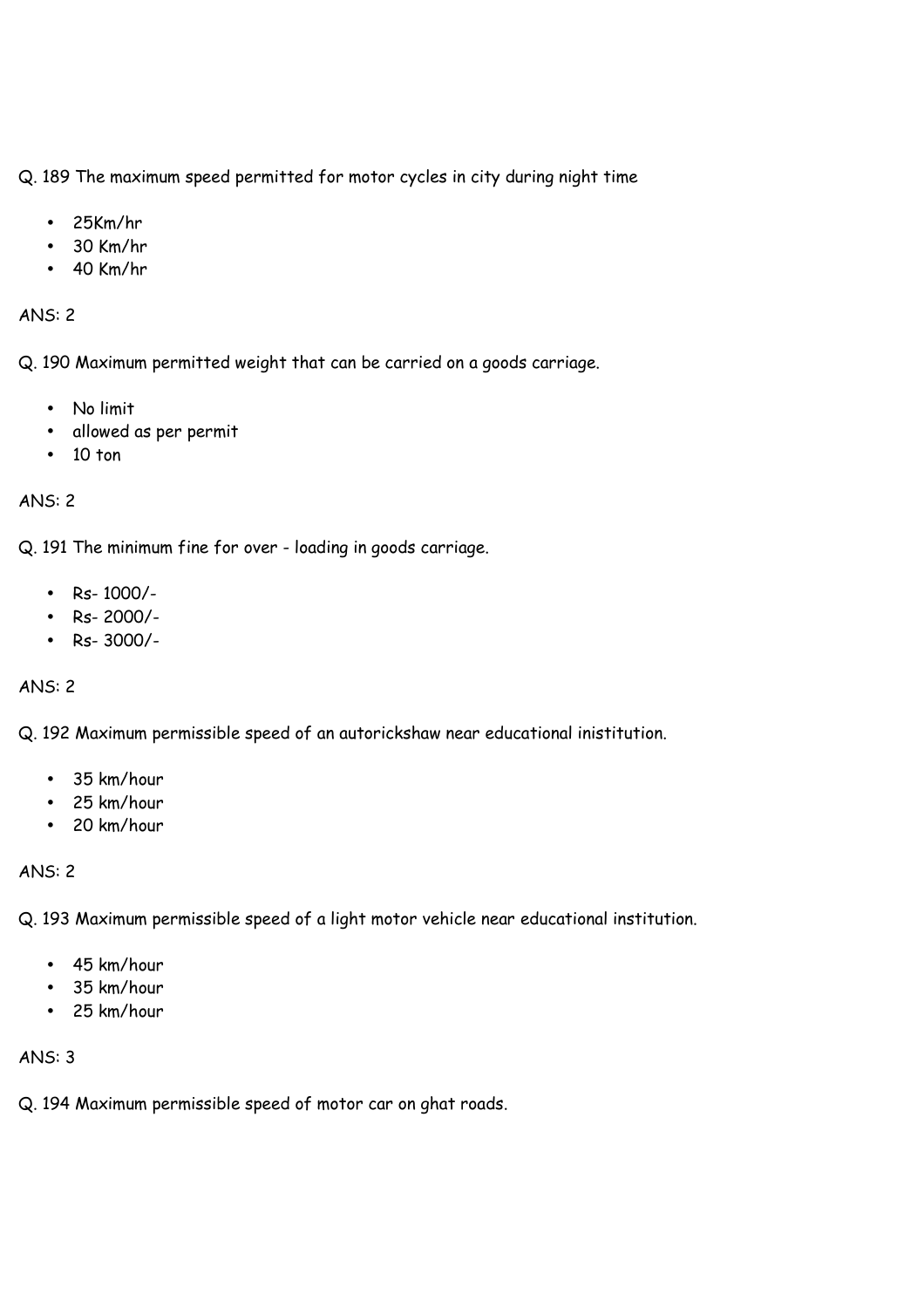- 40 km/hour
- 30 km/hour
- 20 km/hour

Q. 195 Maximum permissible speed of motor cycle on ghat roads.

- 30 km/hour
- 35 km/hour
- 40 km/hour

# ANS: 3

Q. 196 Maximum permissible speed of an autorickshaw.

- 50 Km/hr
- 30 Km/hr
- 40 Km/hr

# ANS: 3

Q. 197 Maximum permissible speed of a light motor vehicle

- 60 Km/hr
- 70 Km/hr
- No limit

# ANS: 1

Q. 198 Maximum permissible speed of a medium motorvehicle

- 80 Km/hr
- 65 Km/hr
- 70 Km/hr

# ANS: 2

Q. 199 According to section 112 of the Motor Vehicles Act 1988

- Speed limit shall not be exceeded
- Shall not drive after consuming alcohol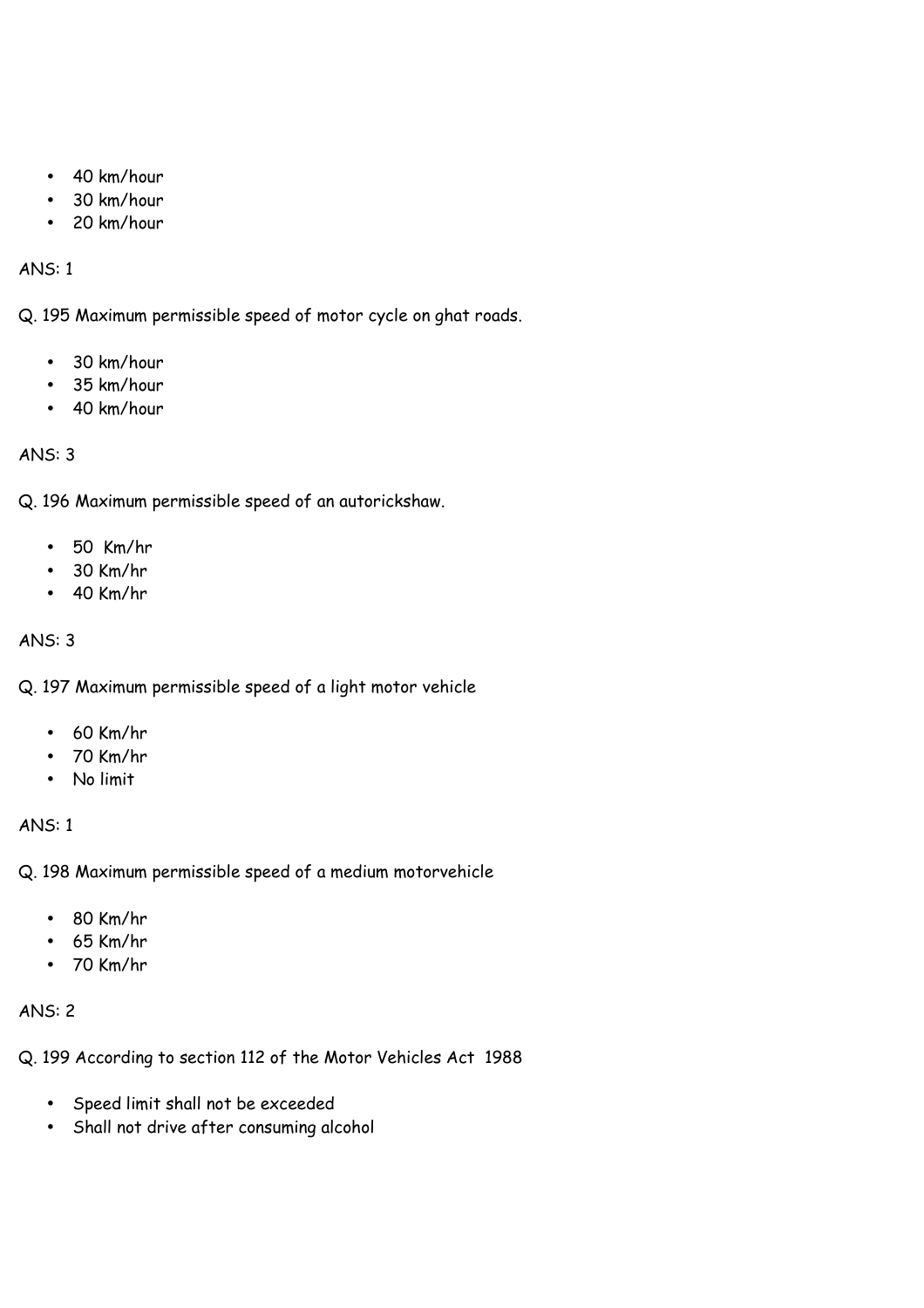• Shall not use vehicle on road without paying tax

# ANS: 1

Q. 200 Section 113 of the Motor Vehicle Act 1988 stipulates that the driver should not drive a vehicle¿.

- After consuming alcohol.
- Exceeding the speed limit
- Exceeding the weight permitted to carry

# ANS: 3

Q. 201 Maximum speed allowed to vehicles passing a procession

- $\bullet$  15 KM/hr
- 25 KM/hr
- 35 KM/hr

# ANS: 2

Q. 202 The height limit of load on goods vehicle from ground level.

- 3.8 meters
- 3 meters
- no limit.

ANS: 1

Q. 203 Maximum permissible speed of heavy motor vehicle near education inistitution.

- 35 km/hour
- 25 km/hour
- 15 km/hour

ANS: 3

Q. 204 Maximum permissible speed of heavy passenger motor vehicle near educational institution .

- 35 km/hour
- 25 km/hour
- 15 km/hour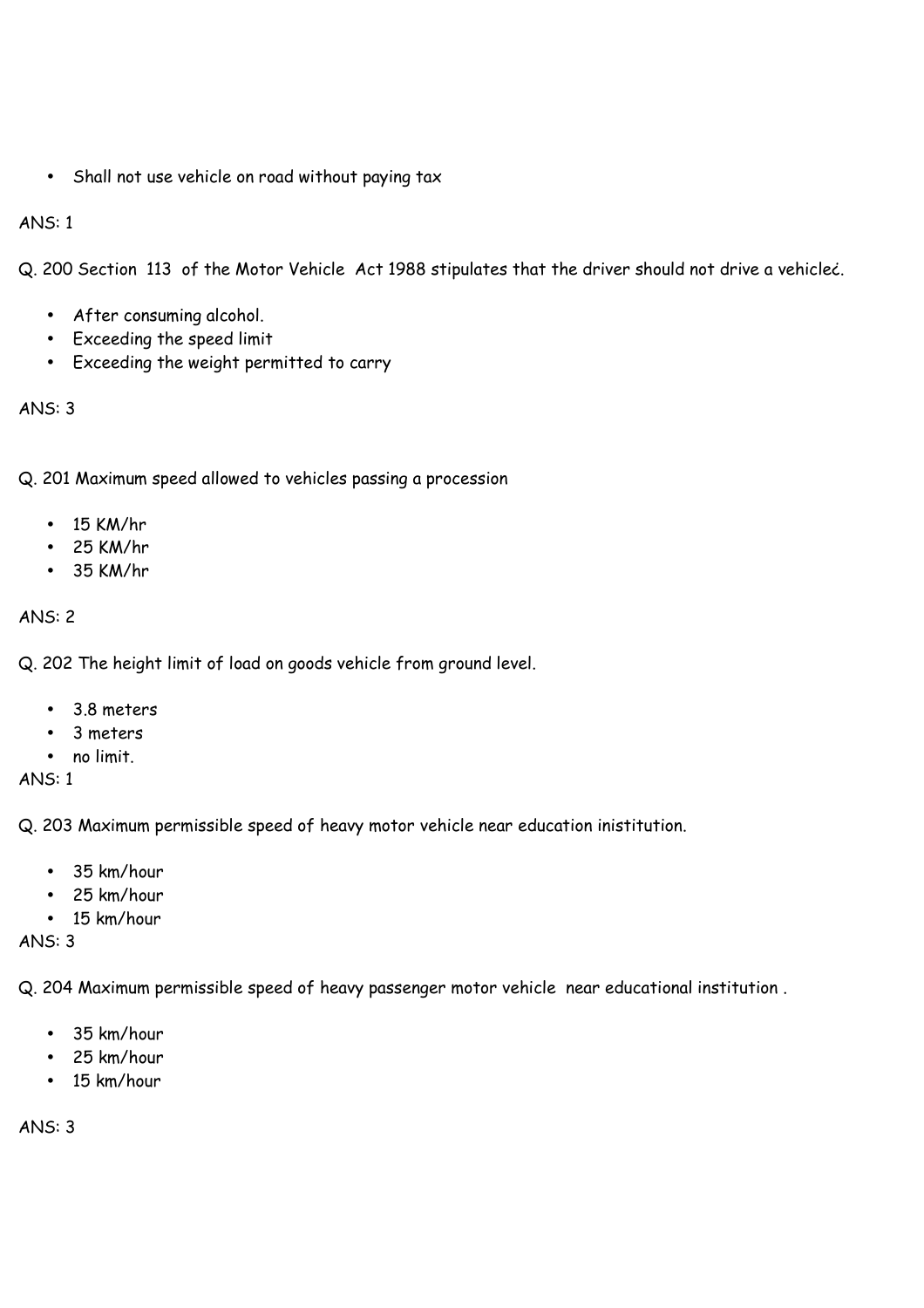Q. 205 According to section 129 of Motor Vehicle Act 1988 a person driving a motor cycle shall

- wear jerkins
- wear helmet
- wear shoes

#### ANS: 2

Q. 206 Maximum permissible speed of a medium motor vehicle near educational institution.

- 15 km/hour
- 25 km/hour
- 35 km/hour

### ANS: 1

Q. 207 Maximum permissible speed of autorickshaws on ghat road.

- 30 km/hour
- 40 km/hour
- 20 km/hour

ANS: 1

Q. 208 Maximum permissible speed of heavy motor vehicles on ghat roads.

- 35 km/hour
- 25 km/hour
- 15 km/hour

ANS: 1

Q. 209 Maximum permissible speed of autorikshaw in cites and municipal towns.

- 40 Km/hr
- 30 Km/hr
- 20 cm

# ANS: 2

Q. 210 Maximum permissible speed of heavy motor vehicles